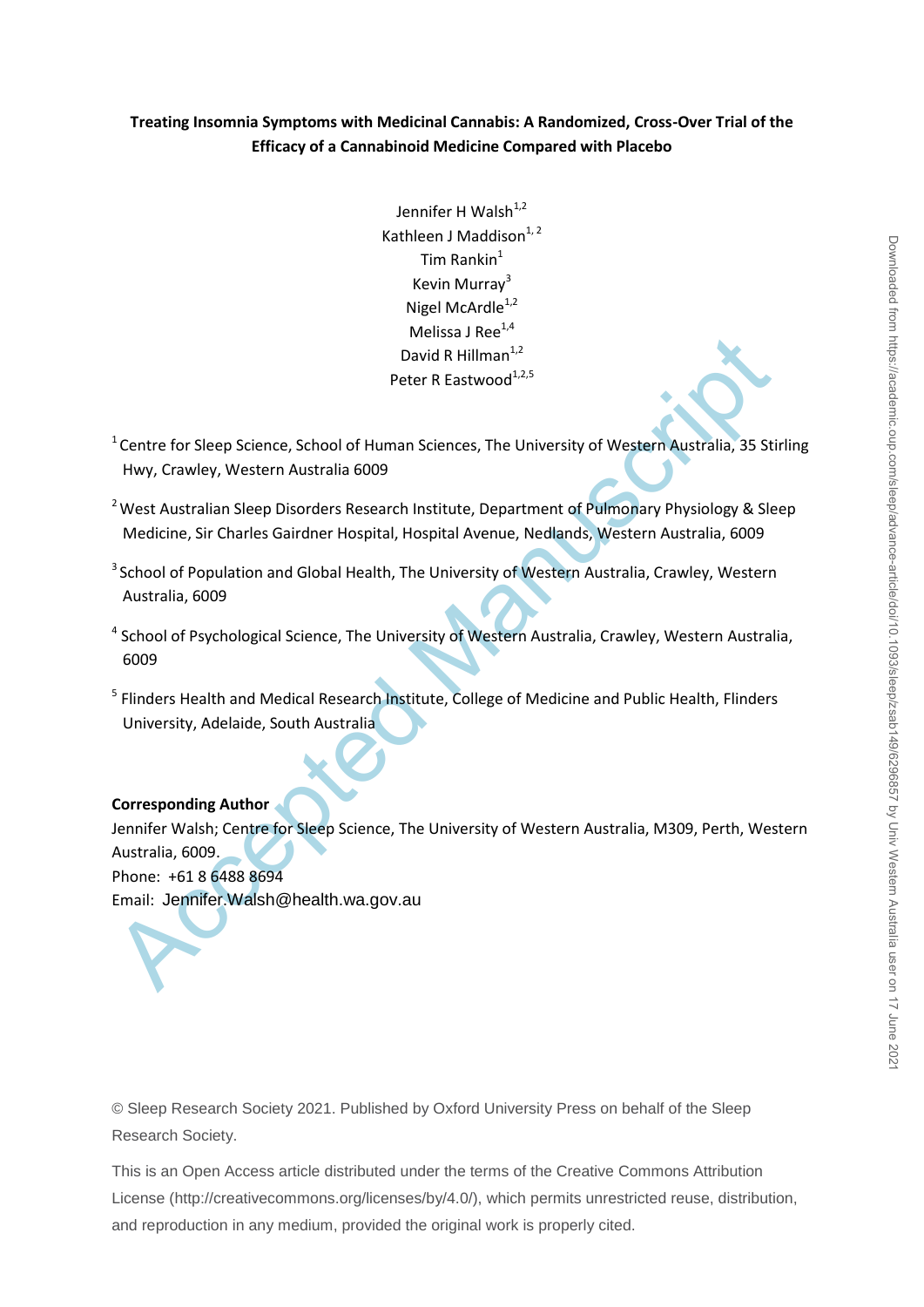# **Abstract**

**Study Objectives:** This randomized, double-blind, placebo-controlled, cross-over study was conducted to evaluate the safety and efficacy of two-weeks of nightly sublingual cannabinoid extract (ZTL-101) in treating chronic insomnia (symptoms ≥three months).

**Methods:** Co-primary study endpoints were safety of the medication based on adverse event reporting and global insomnia symptoms (Insomnia Severity Index; ISI). Secondary endpoints included: self-reported (sleep diary), actigraphy-derived and polysomnography measurements of sleep onset latency (SOL), wake after sleep onset (WASO), total sleep time (TST), sleep efficiency (SE); and self-reported assessments of sleep quality (*s*SQ) and feeling rested upon waking. Adjusted mean differences between placebo and ZTL-101 were calculated.

reporting and global insomnia symptoms (Insomnia Severity Index; ISI). Secondary endpoints<br>included: self-reported (sleep diary), actigraphy-derived and polysomnography measurements o<br>sleep onset latency (SOL), wake after **Results:** Twenty-three of 24 randomized participants (n=20 female, mean age 53±9years) completed the protocol. No serious adverse events were reported. Forty mild, non-serious, adverse events were reported (36 during ZTL-101) with all but one resolving overnight or soon after waking. Compared to placebo, ZTL-101 decreased ISI (-5.07units [95%CI: -7.28 to -2.86]; *p*=0.0001) and selfreported SOL (-8.45mins [95%CI: -16.33 to -0.57]; p=0.04) and increased self-reported TST (64.6mins [95%CI: 41.70 to 87.46]; p<.0001), *s*SQ, (0.74units [95%CI: 0.51 to 0.97]; p<0.0001) and feeling of being rested on waking (0.51units [95%CI: 0.24 to 0.78]; p=0.0007). ZTL-101 also decreased actigraphy-derived WASO (-10.2mins [95%CI: -16.2 to -4.2]; p=0.002), and increased actigraphyderived TST (33.4mins [95%CI: 23.07 to 43.76]; p<0.001) and SE (2.9% [95%CI: 2.0 to 3.8]; p=0.005).

**Conclusion:** Two-weeks of nightly sublingual administration of a cannabinoid extract (ZTL-101) is well tolerated and improves insomnia symptoms and sleep quality in individuals with chronic insomnia symptoms.

**Keywords:** Chronic Insomnia; Cannabinoids; Pharmacokinetics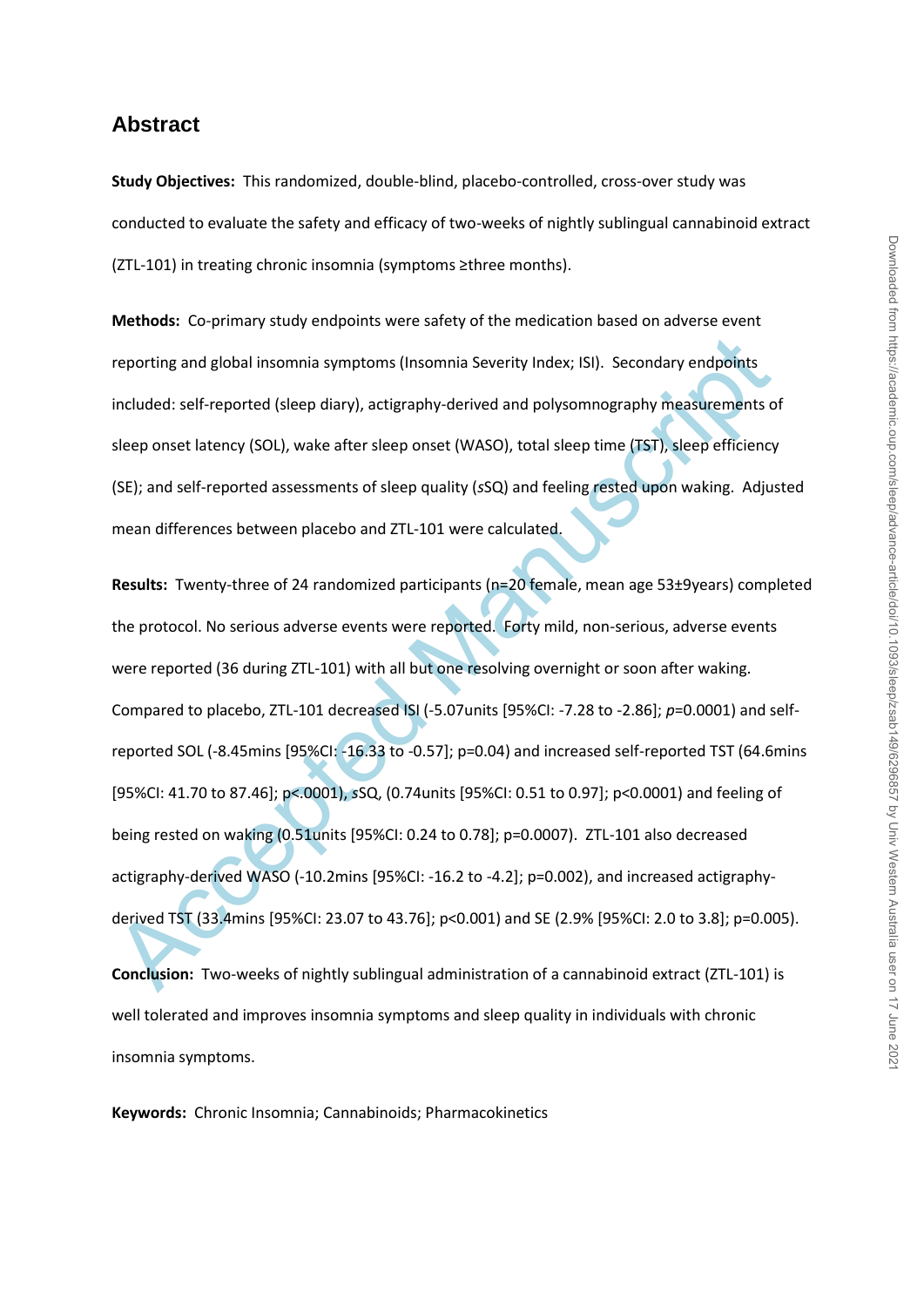#### **Statement of Significance:**

been proposed as a potential new therapeutic alternative although evidence regarding their safe<br>and efficacy is limited. In this world-first randomized double-blind placebo-controlled cross-over<br>trial of 24 participants wi Chronic insomnia is present in 6-15% of the population and is associated with adverse health outcomes. Current pharmacologic treatment options are often unsatisfactory. Cannabinoids have been proposed as a potential new therapeutic alternative although evidence regarding their safety and efficacy is limited. In this world-first randomized double-blind placebo-controlled cross-over trial of 24 participants with chronic insomnia, 2-weeks of ZTL-101 significantly decreased insomnia symptoms relative to placebo. While more adverse events were reported while taking ZTL-101 than placebo all were mild and the majority resolved soon after waking. While replication in a larger cohort is required before definitive conclusions can be drawn, these results suggest that the cannabinoid formulation ZTL-101 may provide a useful therapeutic option for individuals with chronic insomnia, at least for short term use.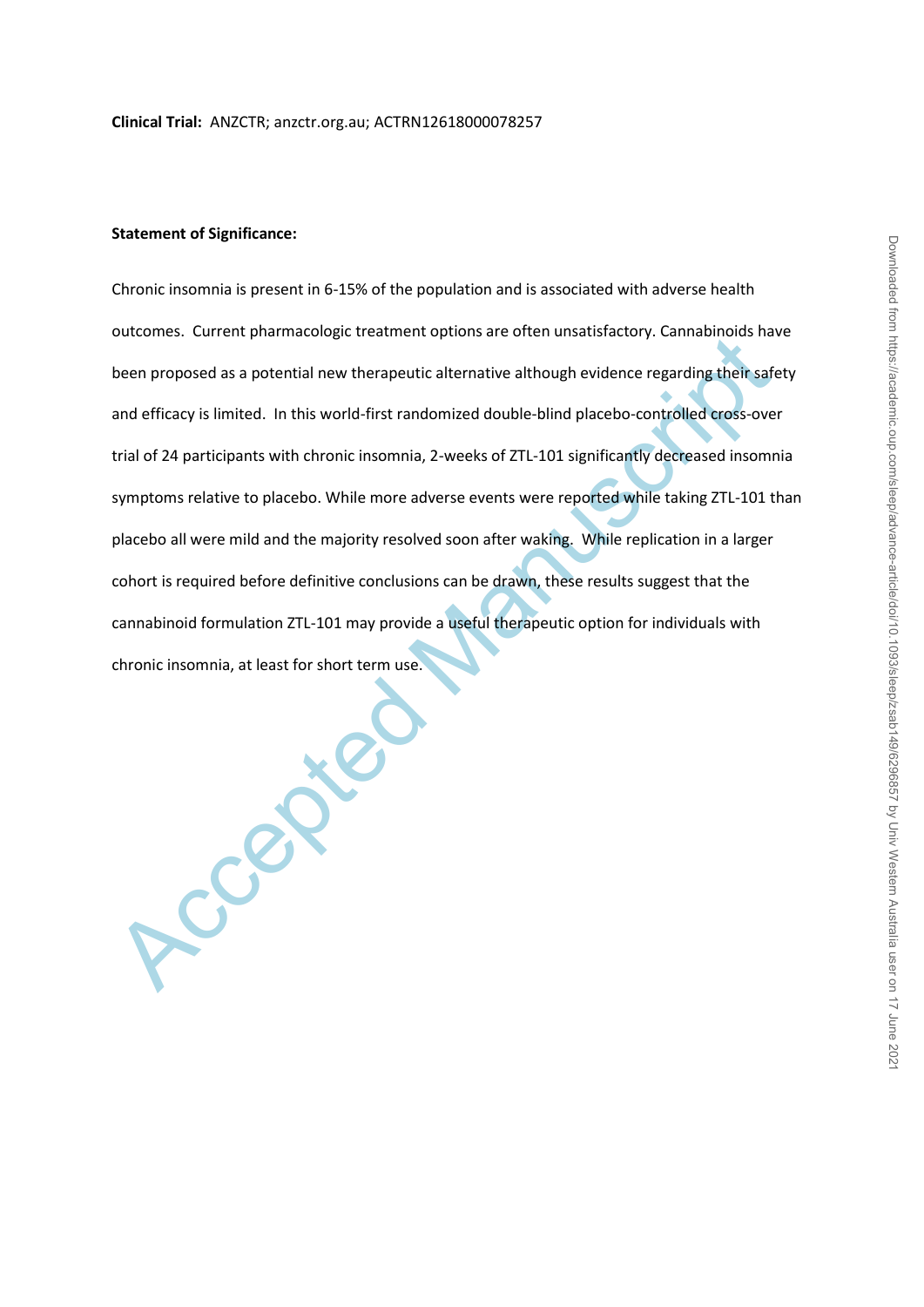# **Introduction**

Chronic insomnia disorder, characterized by difficulty initiating or maintaining sleep at least 3 nights per week for at least 3 months, is present in 6-15% of the population,[1]<sup>'</sup>[2] and is associated with poor health outcomes and reduced productivity. Cognitive behavioural therapy for insomnia (CBTi) is the first-line treatment, with improvement reported in approximately 60% of patients.[3] In cases where treatment is ineffective or access to CBTi is limited or delayed, then pharmacological therapies can be useful. However, adverse effects from conventional pharmacological treatments for insomnia are common[4] and include dependence, abuse potential, tolerance, daytime sedation, psychomotor impairment manifesting as falls and cognitive impairment[5] and increased risk of head injury or fracture.[6] These undesirable side-effects drive an ongoing search for alternative therapies. Cannabinoids have emerged as a possible alternative therapy for patients with insomnia who are considering therapeutic options.

where treatment is ineffective or access to C8Ti is limited or delayed, then pharmacological<br>therapies can be useful. However, adverse effects from conventional pharmacological treatmen<br>for insomnia are common[4] and inclu Cannabis use in the US was prohibited from 1937 until it was legalized for medical use in the late 1990s. Similar legislative changes have followed in many countries, prompting increased availability and use for medical purposes. Insomnia (or "sleep disorder") is a common symptom for which people use cannabis.[7] However, few studies have examined the efficacy of cannabinoid formulations in treating insomnia[8] and, a placebo-controlled randomized trial has yet to be undertaken. Improvements in sleep quality have been reported with delta-9-tetrahydrocanabinol (THC) and cannabidiol (CBD) alone or in combination. However, when taken in combination CBD is known to attenuate the potential psychotropic effects of THC[9] although high doses of CBD have been reported to have potential alerting properties.[10] Greater drowsiness has been reported with the addition of cannabinol (CBN) and THC than with THC alone.[11]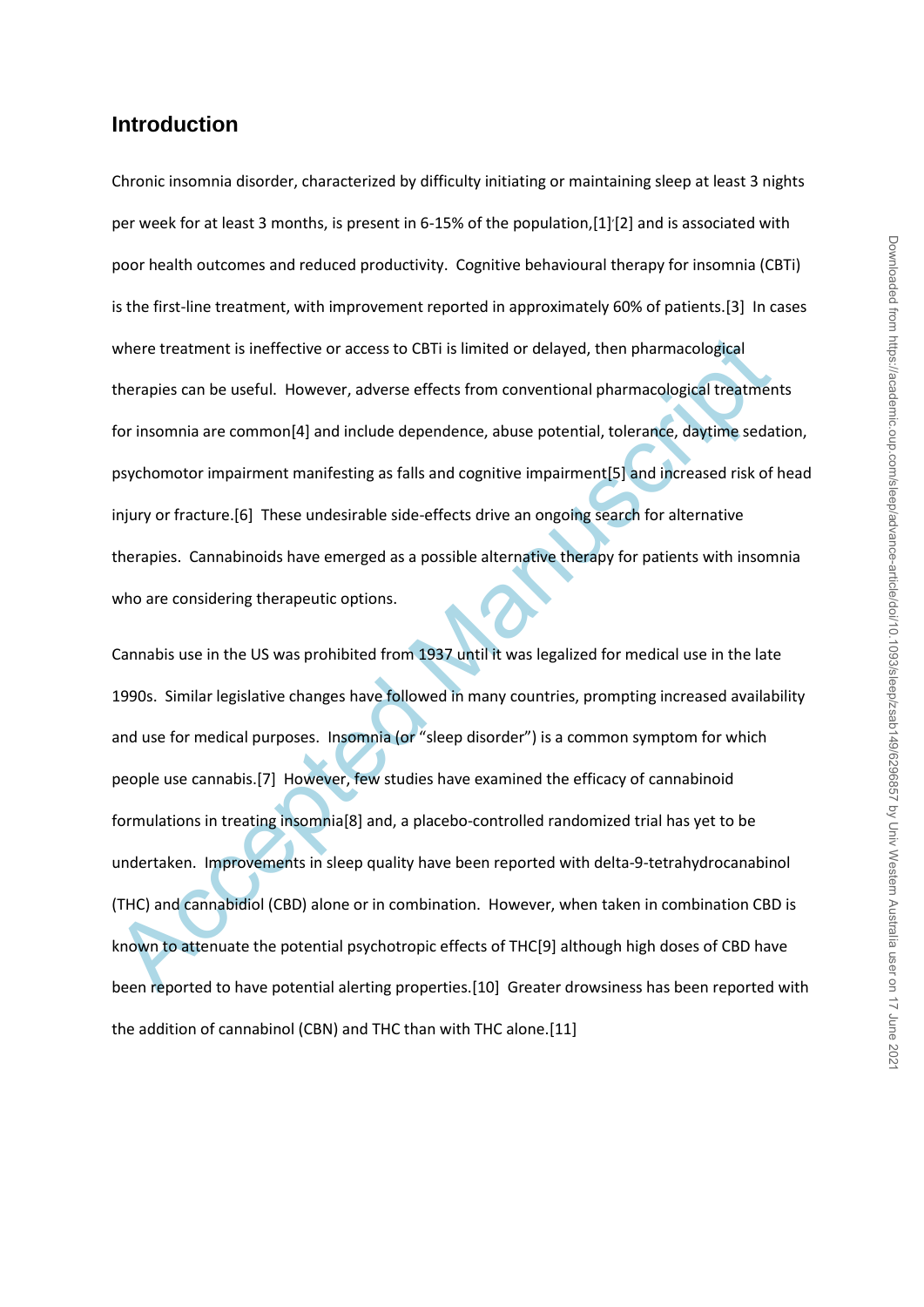This study therefore employed a double-blind, randomized, placebo-controlled, cross-over design to evaluate the safety and efficacy of a cannabinoid formulation which included THC, CBD and CBN (ZTL-101), for treating insomnia symptoms in patients with chronic insomnia disorder.

# **Methods**

#### **Participants**

Methods<br>
Participants<br>
Men and women aged 25-70 years presenting with chronic insomnia, defined as self-reported<br>
difficulty initiating sleep (latency to persistent sleep >30 mins) and/or maintaining sleep (>30 mi<br>
awake, Men and women aged 25-70 years presenting with chronic insomnia, defined as self-reported difficulty initiating sleep (latency to persistent sleep >30 mins) and/or maintaining sleep (>30 mins awake, or waking >30 mins before desired waking time) on ≥3 nights per week, for ≥3 months and an Insomnia Severity Index (ISI) score >10.[12] Participants were recruited via email, newspaper or television advertisement asking for volunteers to test a new medication to improve sleep quality. Only after responding to the advertisement were potential participants informed that the medication was medicinal cannabis.

Participants were excluded from the study if they: were unwilling to cease using psychotropic, CNSdepressant (confirmed at baseline with urine drug screen for opioids, amphetamine, cocaine, benzodiazepine and cannabis) or cytochrome P450 inhibitor medications for the study duration, commencing from at least 2-weeks prior to baseline assessments; had untreated cardiovascular, metabolic or significant psychopathologic disorders (self-reported); had other significant sleep disorders (self-reported or identified at baseline); or were participating in a behavioural therapy program to improve sleep (see **Supplementary Methods** for full exclusion criteria). Participants were provided with travel vouchers where required but no other compensation.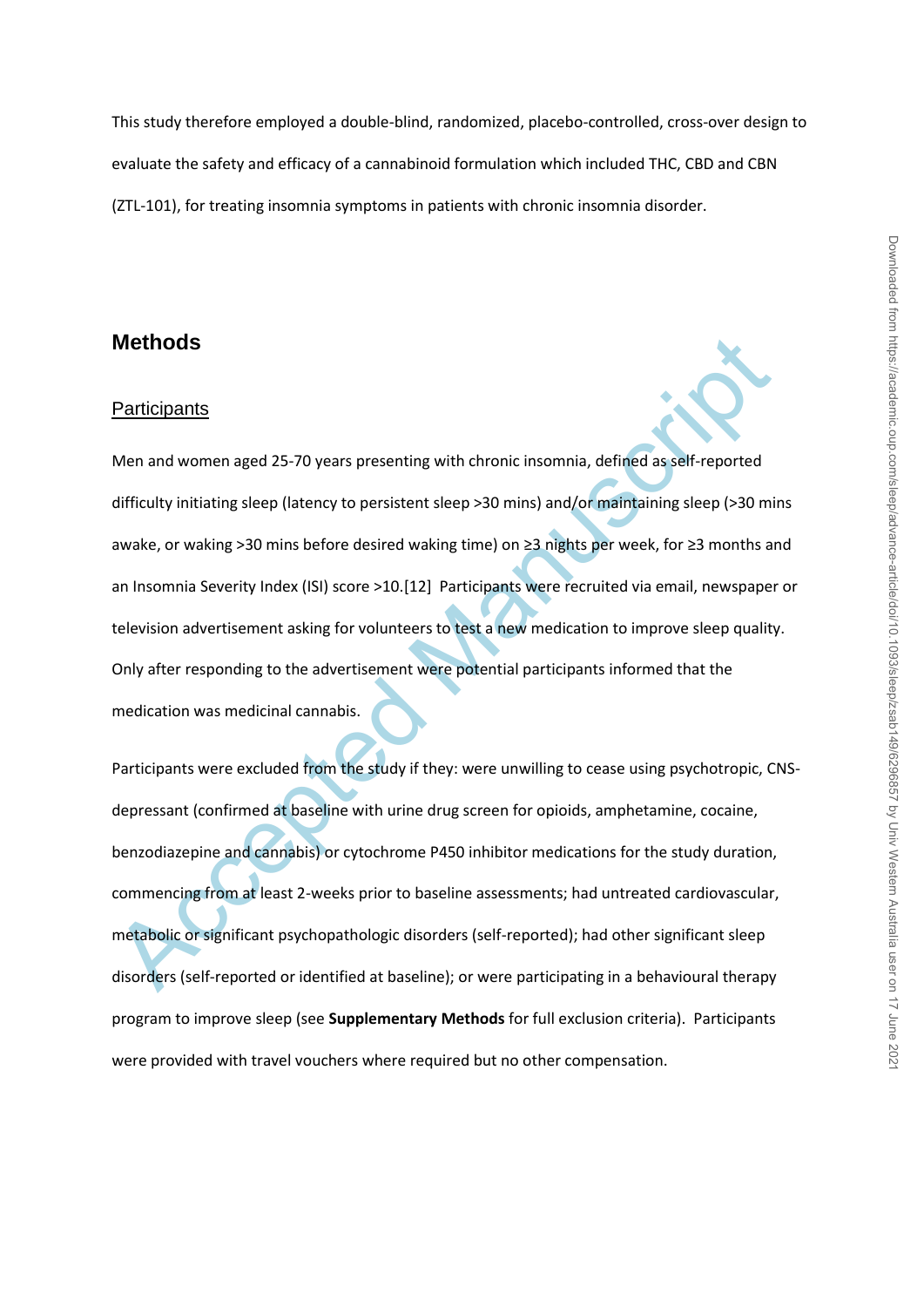#### Study Design and Procedures

A double-blind, randomized, placebo-controlled, cross-over design study was conducted between May and December 2019 at The University of Western Australia's Centre for Sleep Science. Zelira Therapeutics Ltd (formerly Zelda Therapeutics) sponsored the study, but the investigators independently designed it and collected, analyzed, and interpreted all data. Ethical review and approval of the study, which was in accordance with the guidelines of the International Council for Harmonisation and principles of the Declaration of Helsinki, was obtained from Bellberry Ltd., (HREC2017-03-226) and The University of Western Australia (RA/4/1/9236). Informed written consent was obtained from each participant following full explanation of procedures, risks and benefits.

approval of the study, which was in accordance with the guidelines of the International Council f<br>Harmonisation and principles of the Declaration of Helsinki, was obtained from Bellberry Ltd.,<br>(HREC2017-03-226) and The Uni Preliminary eligibility was established during a clinical interview at a screening and consent visit, which was followed by a two-week baseline period (**Figure 1**) during which participants wore a wristbased activity monitor (GT9X, ActiGraph, Pensacola, USA) and completed sleep diaries.[13] On the 14<sup>th</sup> baseline night a laboratory-based polysomnography (PSG) study (Grael, Compumedics, Sydney, Australia) was performed; participants were encouraged to attempt to sleep at their usual time and were not woken by others in the morning. The PSG montage aligned with AASM criteria[14] and studies were scored according to these criteria by a single experienced scorer who was blinded to treatment.

Potential sensitivity, including anaphalaxis, adverse cardiovascular, hallucinogenic or paranoid responses, to a small dose of the study medication (THC/CBN/CBD; 3/0.3/0.15mg + 0.15ml placebo) was assessed from a 3-hour observation period on the morning following this baseline PSG.

Eligible participants then underwent a one-week washout period following which they were randomly allocated to ZTL-101 or placebo for two-weeks (see **Supplementary Methods** for further detail on randomization procedure). Following a further one-week washout period, participants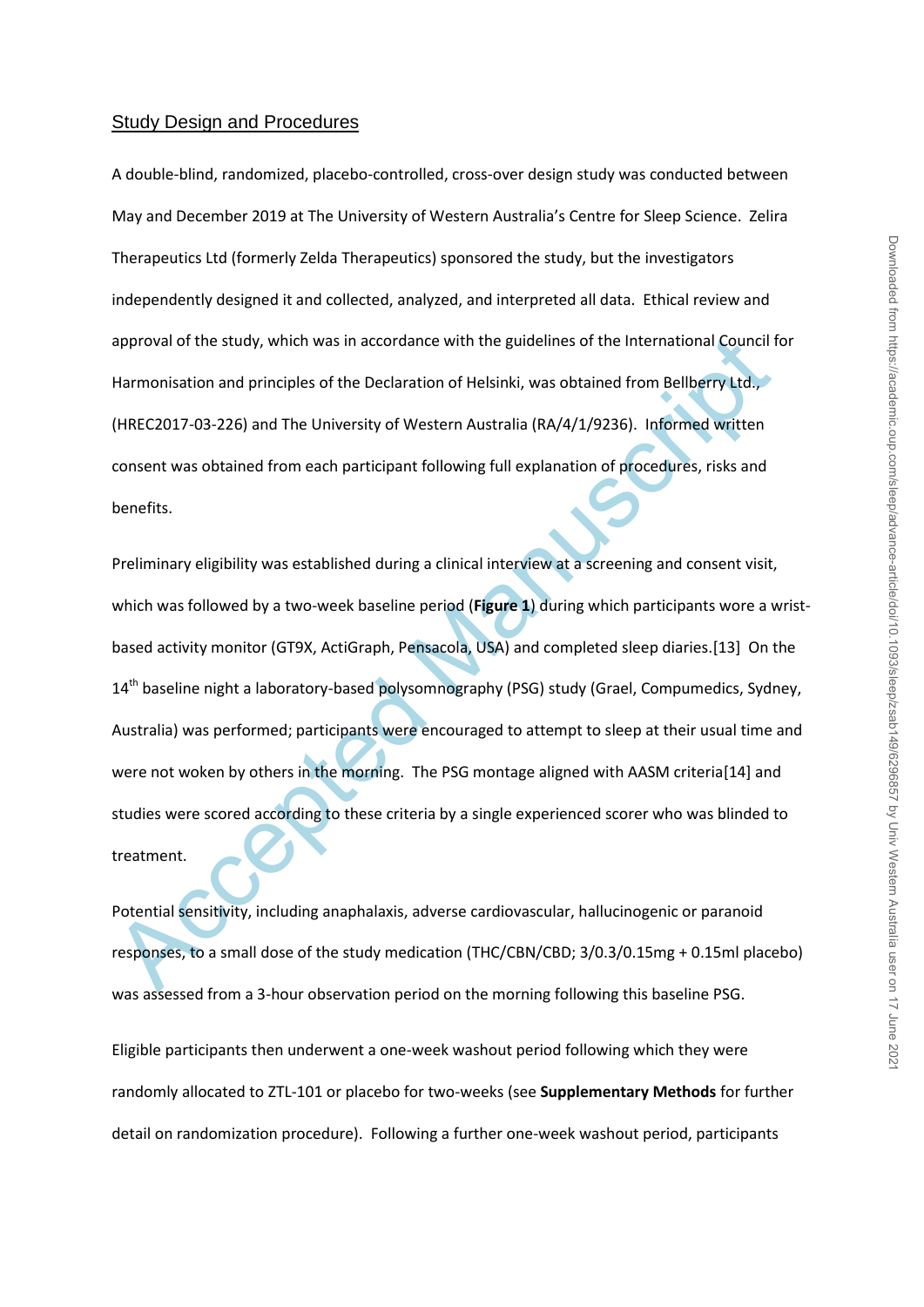crossed-over to the alternate study arm for a further two-weeks. All participants and investigators were blinded as to whether ZTL-101 or placebo was administered. Wrist-based activity monitors were worn throughout each study arm with PSG studies performed on the 14<sup>th</sup> night of each arm.

During each of the two-week study arms, participants sublingually self-administered 0.5ml of ZTL-101 or placebo one, hour prior to their desired sleep time. With physician approval, participants were allowed, but not required, to double the dose (*i.e.,* increase to two syringes of ZTL-101 or placebo = 1.0ml sublingually) from the  $4<sup>th</sup>$  night of each two-week study period. Further increases in dose were not permitted, although dose decreases were. Participants were contacted daily for the first three days of each two-week study period, and following dose increases, to monitor adverse events. Participants were supplied with sufficient doses for one week at a time and all used and unused syringes were returned to the study site to confirm doses taken.

were allowed, but not required, to double the dose (*i.e.,* increase to two syringes of ZTL-101 or<br>placebo = 1.0ml sublingually) from the 4<sup>th</sup> night of each two-week study period. Further increase<br>dose were not permitted, ZTL-101 contained delta-9-tetrahydrocannibinol (THC) 20mg/ml, cannabinol (CBN) 2mg/ml, cannabidiol (CBD) 1mg/ml and naturally occurring terpenes, extracted from the cannabis plant, in pharmaceutical grade sunflower oil as the diluent. The investigational product was manufactured to an approved specification in a good manufacturing practice certified facility (Eurofins PROXY Laboratories, Leiden, Netherlands). The placebo contained the same terpenes, but no cannabinoids, extracted from the same cannabis plant, to match ZTL-101 as closely as possible for smell, taste and colour (Eurofins PROXY Laboratories, Leiden, Netherlands).

# *Primary Outcomes*

The co-primary outcome measures were: (i) frequency, type and severity of adverse events during each of the two-week treatment periods; and (ii) global insomnia symptoms as assessed by the ISI on the  $14<sup>th</sup>$  night of each two-week treatment period.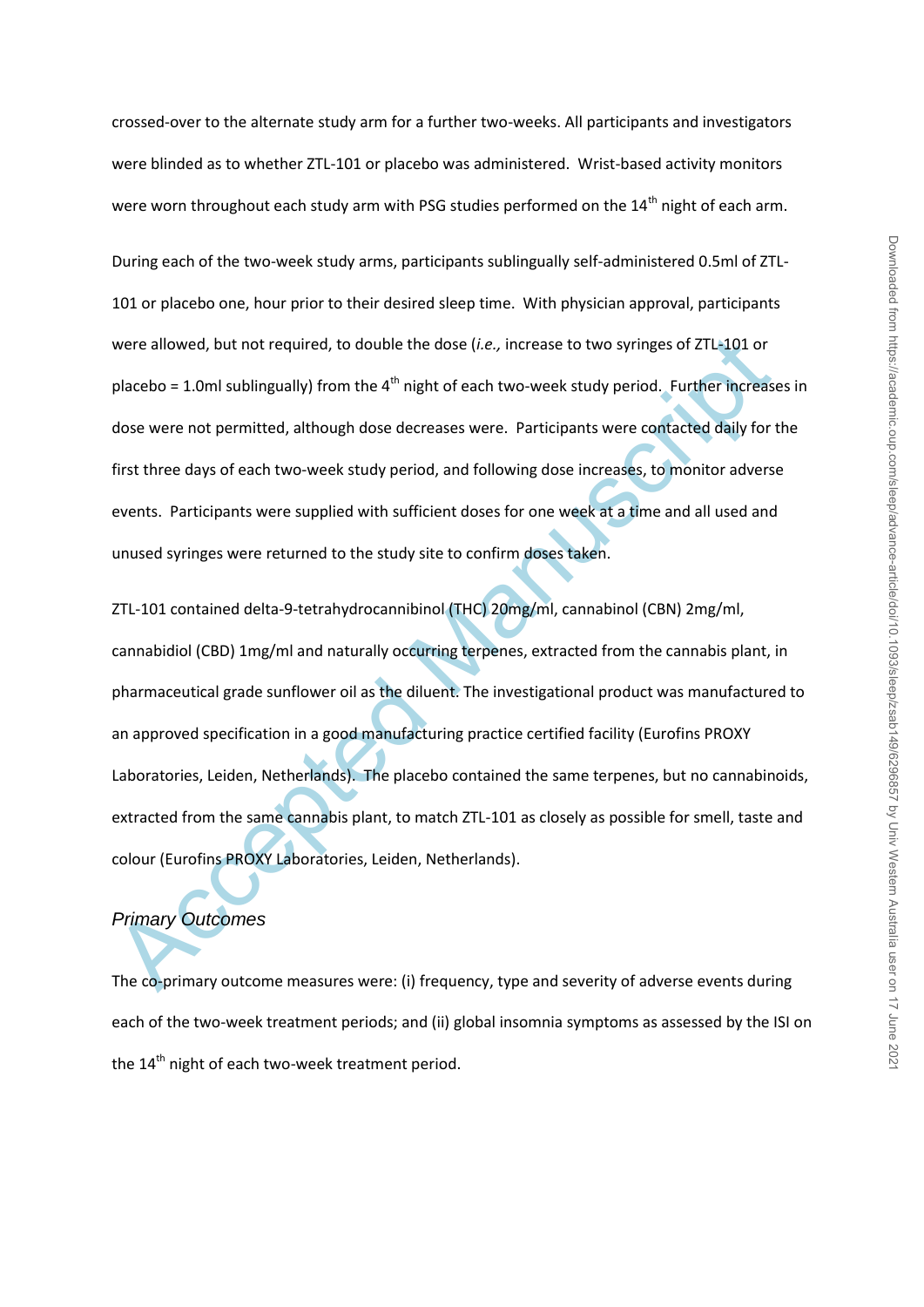#### *Secondary Outcomes*

time spent awake after initially falling asleep until final out of bed time); sleep efficiency (SE:<br>proportion of time spent asleep between the period of lights out and out of bed time) and<br>awakening index (AI: number of a Measures of sleep quality and quantity were obtained from the following methods: (i) self-report from sleep diary (*s*); (ii) actigraphy (*a*) and; (iii) PSG. Measures of sleep quality/quantity derived from each method, where possible, included sleep onset latency (SOL: time from lights off to falling asleep); total sleep time (TST: total time spent asleep overnight); wake after sleep onset (WASO: time spent awake after initially falling asleep until final out of bed time); sleep efficiency (SE: proportion of time spent asleep between the period of lights out and out of bed time) and awakening index (AI: number of awakenings per hour of sleep from lights out to out of bed time). A rating of perceived sleep quality (*s*SQ) and feeling rested/refreshed on waking was also recorded. Self-report and actigraphy measures were calculated from the mean of each of the two-week baseline and treatment periods. The proportion of the sleep period spent in sleep stages N1, N2, N3 and REM were determined from PSG. Additional detail regarding each outcome measure is provided in **Supplementary Methods**.

A Maintenance of Blinding Questionnaire[15] was administered on the  $14<sup>th</sup>$  night of each study arm to assess the success of participant blinding to treatment.

#### *Pharmacokinetic Study*

All participants who completed both two-week study periods were invited to an overnight study during Feb-Mar 2020 to examine the 12-hour pharmacokinetic responses to a single dose (i.e., THC/CBN/CBD; 10/1/0.5mg), and in some participants, a double dose of ZTL-101 (i.e., THC/CBN/CBD; 20/2/1mg). Venous blood samples were drawn at 0,1,2,4,6,8,10 and 12 hours following dosing and the plasma was analysed for CBD, CBN, THC and the metabolite carboxy-THC (THC-COOH) (see **Supplementary Methods** for further detail on pharmacokinetic study).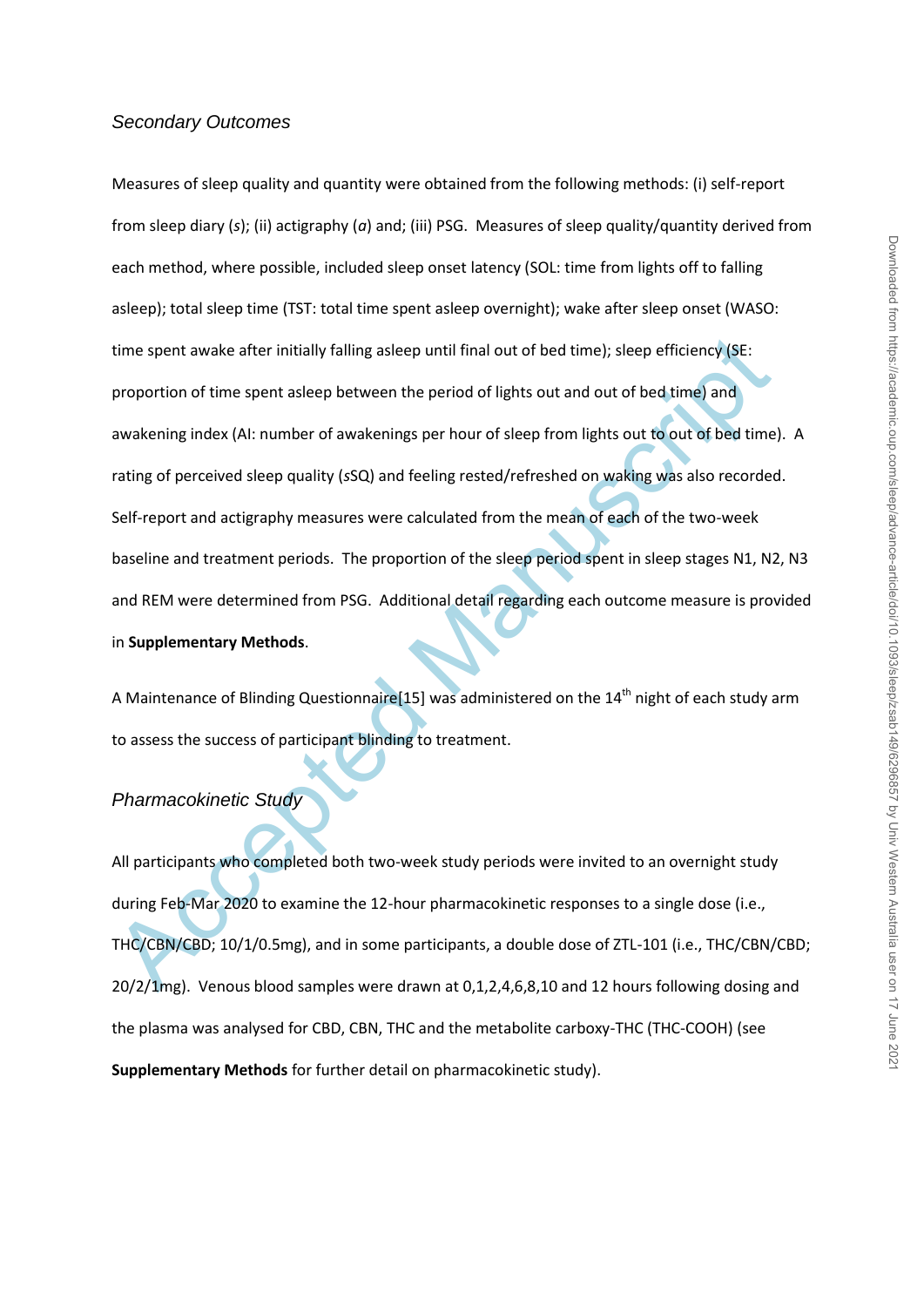#### Statistical Analysis

#### *Sample Size*

of 0.05 and power of 0.9, a minimum of 13 participants were required to detect this differences parate sample size calculation for the secondary outcome measure of SE from PSG was performed. In order to detect an increase No previous study had reported changes in ISI, the primary outcome measure, following cannabinoid therapy for insomnia. Therefore, a sample size calculation was undertaken based on the assumption that a clinically meaningful improvement in ISI was 6 points.[16] Assuming a SD of 6,[17] alpha level of 0.05 and power of 0.9, a minimum of 13 participants were required to detect this difference. A separate sample size calculation for the secondary outcome measure of SE from PSG was also performed. In order to detect an increase in SE of 20 with a SD of 25,[18] power of 0.9 and alpha of 0.05, a minimum of 19 participants was required. To ensure a sufficient sample size to detect both primary and secondary outcome measures in *per protocol* analysis and to allow for a 20% attrition rate the planned sample size was 24 participants. Due to the high prevalence of OSA in the general population, approximately 40% of participants were expected to be excluded following the baseline PSG. Thus, we expected to consent a total of 40 participants, and exclude approximately 16 following consent due to the presence of OSA.

Linear mixed models were used to analyse differences in responses between the two study arms. Fixed effects of treatment (placebo *vs* ZTL-101) and order and period of treatment were included, along with random individual effects. Estimated differences in least squares means were calculated along with standard errors and confidence intervals. Cohen's *d* (effect size) was calculated based on the method for paired data.[19] Whilst multiple tests were undertaken, and all results presented, the *p*-values presented have not been adjusted for multiplicity.

One participant did not complete the baseline ISI questionnaire. Screening data was imputed for this participant's baseline data. One participant did not complete question three of the seven item ISI questionnaire on the first dosing arm (placebo). A mean of screening and baseline data (which were identical) was imputed for this question. No other data were missing.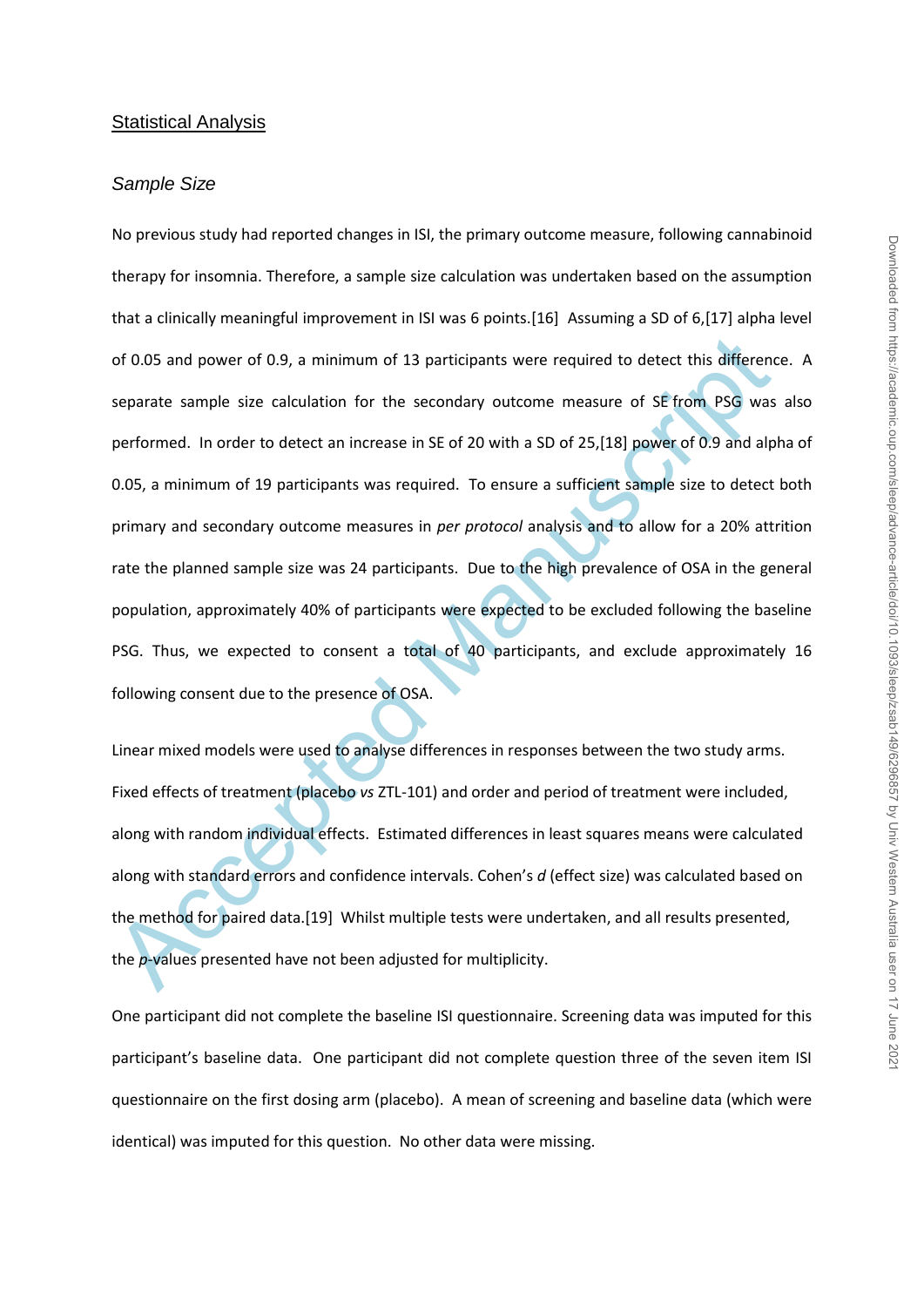Unless specified, data are presented as adjusted mean±SD and adjusted mean difference [95% CI].

# **Results**

(n=35), age (n=23), other sleep disorders (n=11), comorbidities (n=4), currently participating in C<br>(n=4), ISI<10 (n=4), self-exclusion for unknown reason (n=3) or history of falling asleep while driv<br>(n=1). In addition, Of 167 individuals considered for inclusion, 85 were ineligible due to concomitant medications (n=35), age (n=23), other sleep disorders (n=11), comorbidities (n=4), currently participating in CBTi (n=4), ISI<10 (n=4), self-exclusion for unknown reason (n=3) or history of falling asleep while driving (n=1). In addition, 41 individuals declined participation due to lack of availability (n=31) or unwillingness to participate in a pharmaceutical trial (n=10) leaving 41 participants who consented for the trial. A total of 15 were excluded: 12 with significant other sleep disorders; two with suicidal ideation; and one with contraindicated medication use. A further two participants withdrew prior to initial dosing. Twenty-four participants (n=20 female, mean age 53±9years) proceeded to dosing (Figure 1). One female participant withdrew after the 4<sup>th</sup> night of ZTL-101 due to non-serious adverse events (xerostomia, oral hypoesthesia, swollen tongue, nausea). Twenty-three, predominantly Caucasian (n=1 Asian) participants completed the full protocol (n=19 female; n=5 premenopausal; mean age 52±9years; mean BMI 24.8±3.6kg.m<sup>2</sup>).

Of the 23 participants who completed the protocol, 12 (52%) were taking a double dose of ZTL-101 on the  $14^{th}$  night. Sixteen (69.5%) were taking a double dose of placebo on the  $14^{th}$  night. Twentyone of 21 participants (100%) (n=2 missing data) guessed that they were receiving the active medication when taking ZTL-101. "*Improvement in sleep quality*" was the reason for their guess in 17 (81%) with adverse reactions the reason in the remaining four participants. When taking the placebo, 18 of 23 participants (78%) thought they were receiving placebo. Sixteen noted "*lack of improvement in sleep quality*" as the reason for their guess that they were receiving placebo.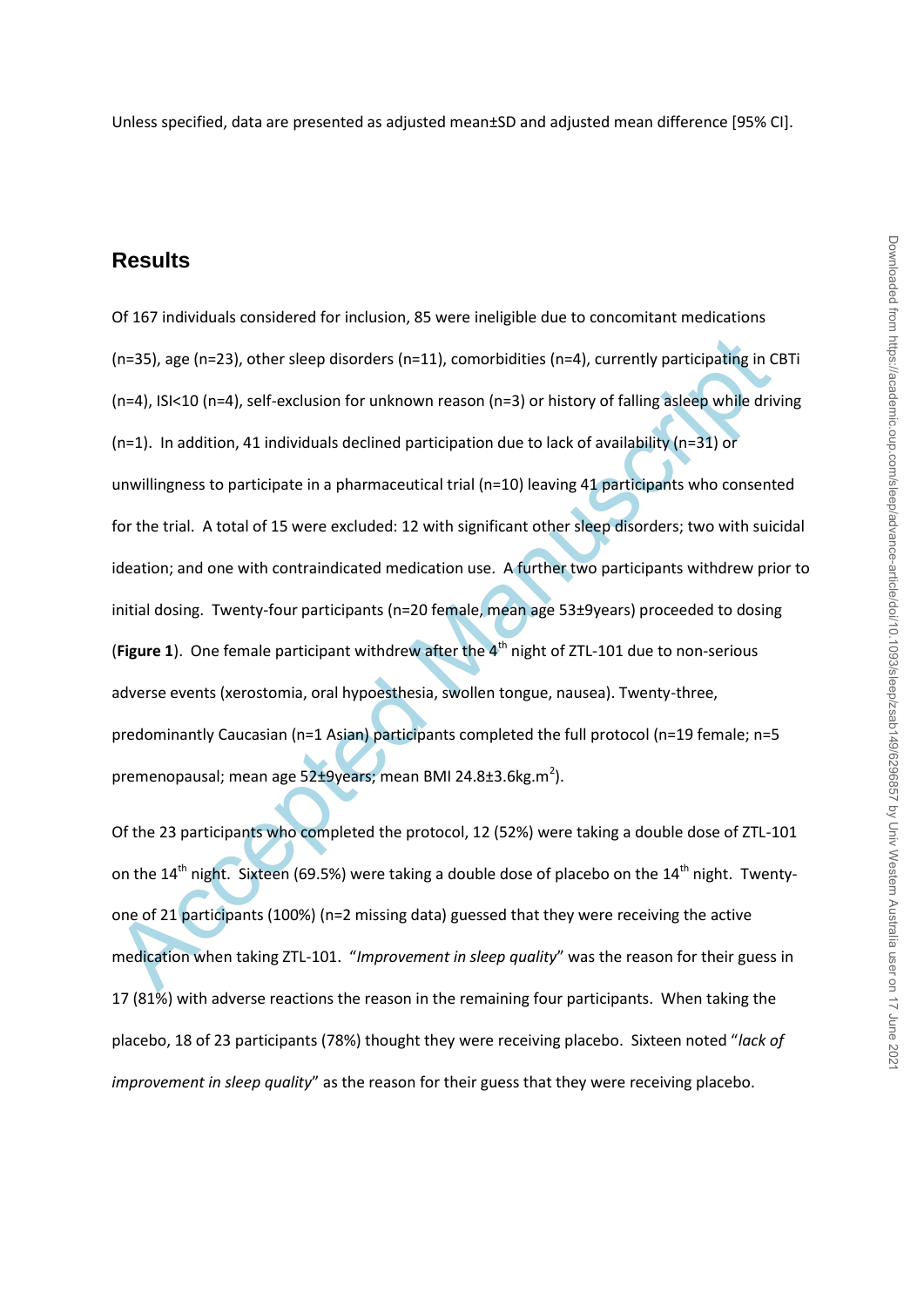### Primary Outcomes

#### *Safety*

No serious adverse events were reported. During ZTL-101 dosing, 36 non-serious adverse events possibly or likely related to ZTL-101 medication were recorded from 17 participants. Four nonserious adverse events were recorded from four participants during dosing with the placebo medication and one non-serious adverse event was reported during sensitivity testing (**Table 1**). All adverse events were classified as mild and had either resolved overnight or soon after waking (97.5%).

## *Insomnia Symptoms*

medication and one non-serious adverse event was reported during sensitivity testing (Table 1).<br>
adverse events were classified as mild and had either resolved overnight or soon after waking<br>
(97.5%).<br>
Insomnia Symptoms<br>
I ISI scores at the end of two-weeks of ZTL-101 were significantly lower than scores following twoweeks of placebo (adjusted mean difference -5.1 [95%CI -2.9 to -7.3], *p*=0.0001, *d*=0.94; **Figure 2; Table 2**). ISI scores for the 12 participants who took a single dose of ZTL-101 and 11 participants who took a double dose are presented in **Supplementary Results, Table S1**.

# Secondary Outcomes

*Self-reported measures from sleep diary*

When taking ZTL-101 vs placebo participants perceived that they went to sleep faster (*s*SOL) (8.4mins [95%CI -16.3 to -0.6], *p*=0.0369, *d*=0.44), slept for longer (*s*TST) (64.6mins [95%CI 41.7 to 87.5], *p*<0.0001, *d*=1.27), had improved sleep quality (*sS*Q) (0.7 [95%CI 0.5 to 1.0], *p*<0.0001, *d*=1.37) and felt more rested/refreshed on waking (0.5 [95%CI 0.2 to 0.8], *p*=0.0007, *d*= 0.83) (**Table 2**).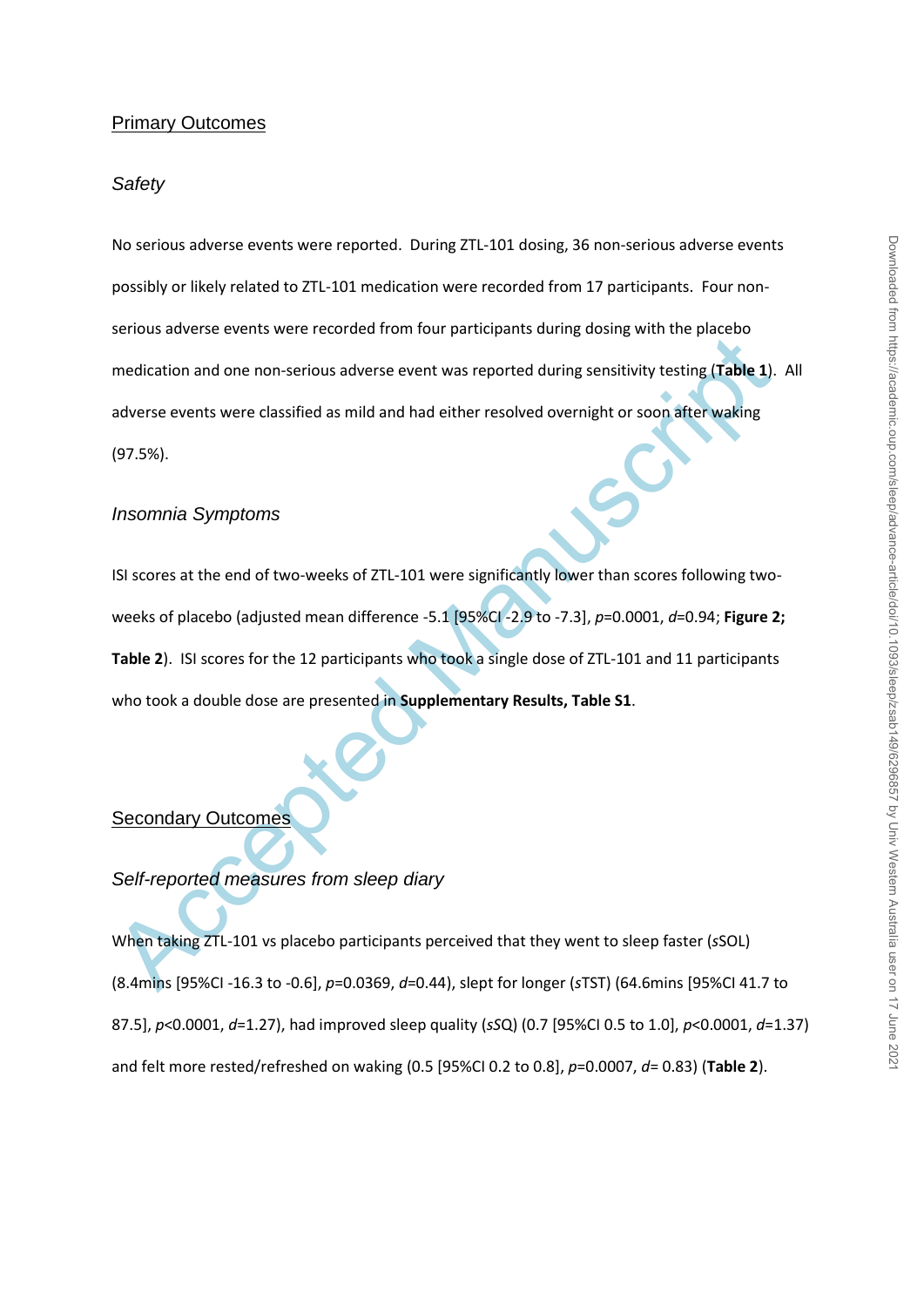#### *Actigraphy measures*

Relative to placebo, ZTL-101 significantly decreased *a*WASO (-10.2mins [95%CI -16.2 to -4.2], *p*=0.0021, *d*=0.68) and increased *a*TST (33.4mins [95%CI 23.1 to 43.8], *p*<0.001, *d*=1.44) and *a*SE (2.9% [95%CI 2.0 to 3.8], *p*<0.001, *d*=1.28) (**Table 2**). Measurements of *a*SOL (-0.4mins [95%CI -1.2 to 0.4], *p*=0.2825, *d*=0.22) and *a*AI (0.1 [95%CI -1.6 to 1.8, p=0.8829, d=0.03]) were unchanged by ZTL-101.

#### *Polysomnography measures*

101.<br>
Polysomnography measures<br>
Relative to placebo, ZTL-101 had minimal effect on SOL (0.42mins [95%Cl -26.4 to 27.3], p=0.974<br>
d=0.00), WASO (15.1mins [95%Cl -7.9 to 38.1], p=0.1872, d=0.26), TST (-3.5mins [95%Cl -38.9 t Relative to placebo, ZTL-101 had minimal effect on SOL (0.42mins [95%CI -26.4 to 27.3], *p*=0.9743, *d*=0.00), WASO (15.1mins [95%CI -7.9 to 38.1], *p*=0.1872, *d*=0.26), TST (-3.5mins [95%CI -38.9 to 31.9], *p*=0.8396, *d*=0.03) and SE (-2.4% [95%CI -8.4 to 3.6], *p*=0.4124, *d*=0.15). ZTL-101 had minimal effect on the number of awakenings (4.1 [95%CI -0.4 to 8.6], *p*=0.0709, *d*=0.40) (**Table 2**), proportion of sleep stages or severity of obstructive sleep apnea or periodic limb movements (**Table S2**), compared with placebo.

# *Pharmacokinetic measures*

Pharmacokinetic measures were obtained in all those available to return for an additional night of testing. Pharmacokinetic measures in response to a single dose of ZTL-101 were obtained in nine participants. Time at which maximal plasma concentration was reached  $(T_{max})$  occurred at 4-6 hours for CBD, CBN, THC-COOH and THC (**Figure 3)**.

Pharmacokinetic measures in response to a double dose of ZTL-101 (n=2) are displayed in **Figure S1**  and additional pharmacokinetic parameters are shown **Table S3**.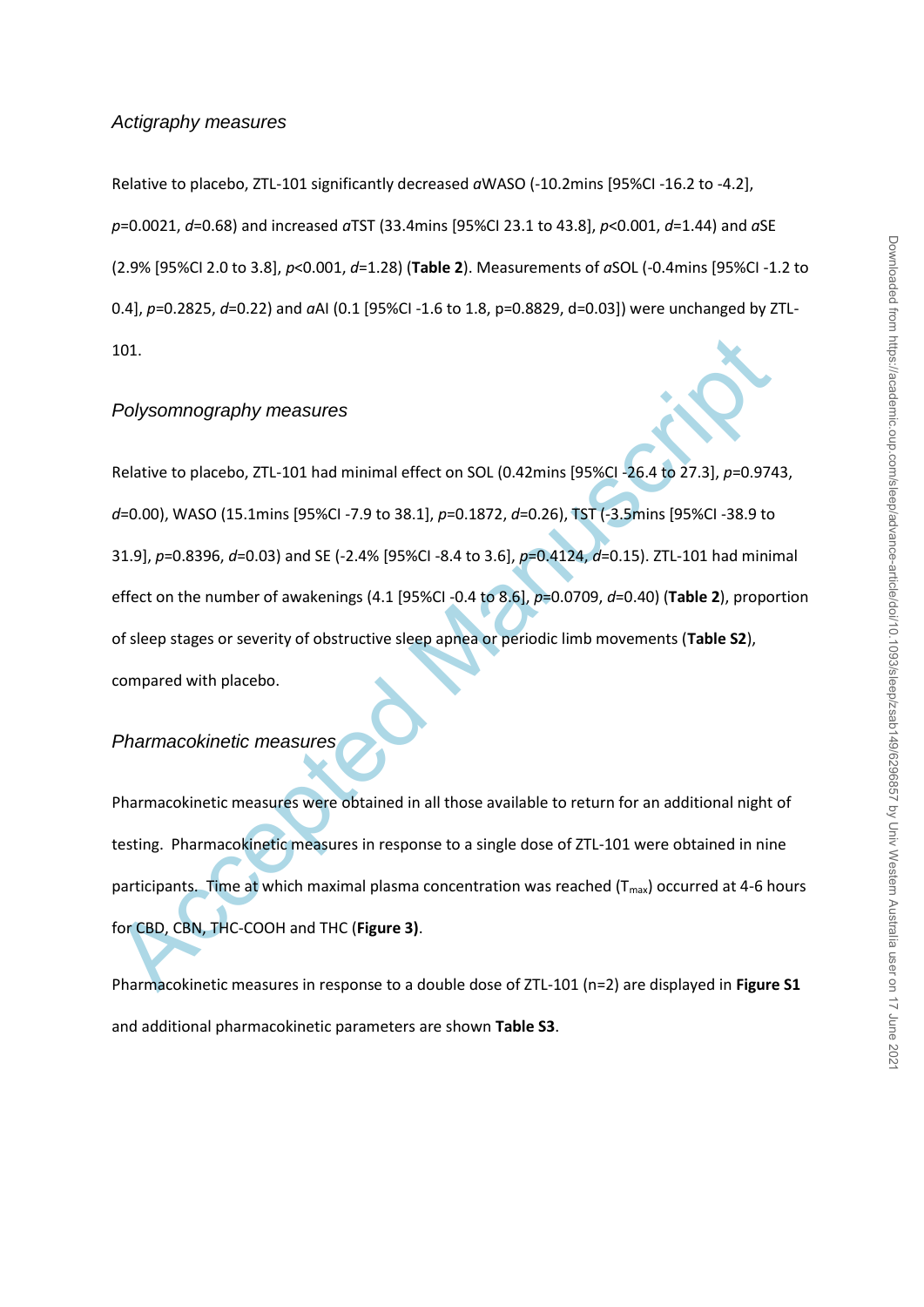# **Discussion**

This Phase 1b study demonstrated that nightly sublingual administration of a novel cannabinoid formulation for two-weeks improved insomnia symptoms without significant adverse events in participants with chronic insomnia symptoms. This study used the ISI, a reliable, valid and widely used instrument, to quantify perceived insomnia severity and its impact on daily function.[17] The ISI was lower while taking ZTL-101 relative to placebo. Consistent with this positive treatment response, improvements in self-reported sleep diary and objective actigraphic measures of sleep quality and quantity were also documented.

ISI was lower while taking ZTL-101 relative to placebo. Consistent with this positive treatment<br>response, improvements in self-reported sleep diary and objective actigraphic measures of sleep<br>quality and quantity were also The novel formulation, ZTL-101, was well tolerated with only one participant withdrawal, due to a non-serious adverse event. Seventeen of the 24 participants experienced at least one adverse event while taking ZTL-101, with dry mouth and dizziness being most frequently reported. Although the number of adverse events is somewhat greater than that commonly reported for contemporary hypnotics[20] it is comparable to other trials using medicinal cannabis.[21] Furthermore, all adverse events were classified as mild and all but one (xerostomia, oral hypoesthesia, swollen tongue, nausea in the participant who withdrew) had resolved upon waking or soon afterwards. The occurrence of dizziness and hallucinations are the most concerning and suggest caution is required in populations such as the elderly or those with psychiatric disorders. Although the occurrence of adverse events may be reduced with a more gradual dose titration [22] it is clear that further research is required to more comprehensively assess benefits and harms of medicinal cannabis use for the treatment of insomnia.

The effects of ZTL-101 on sleep were assessed from self-report, actigraphy and PSG. Each of these methods is widely used to assess sleep, although none are without limitations in individuals with insomnia. For example, while self-reported sleep difficulty is the basis of the clinical diagnosis of insomnia, self-reported measures of total time spent asleep and time taken to fall asleep at the start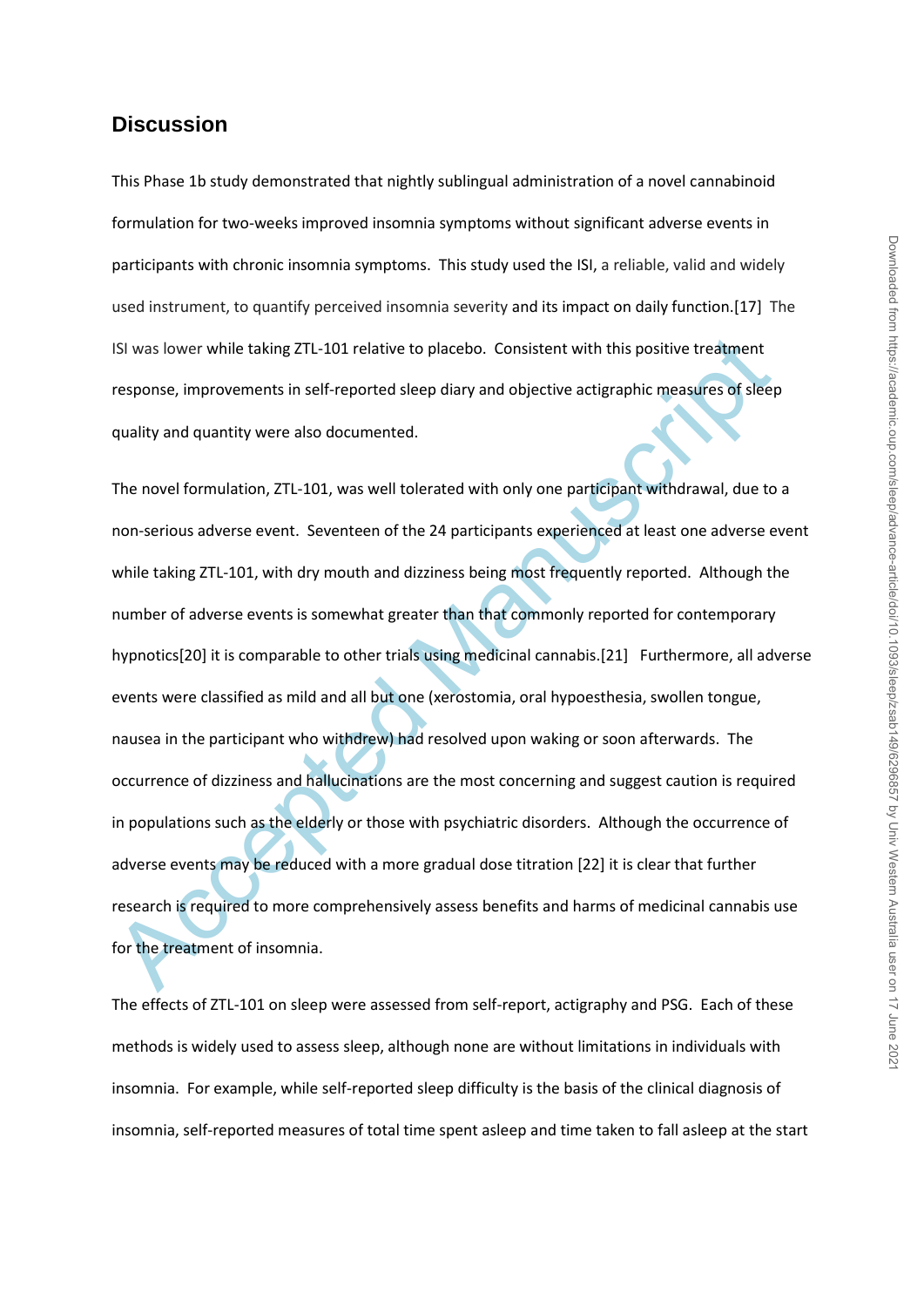of the night are known to be under and overestimated, respectively.[23] Actigraphy can objectively and unobtrusively measure sleep over multiple nights in the home environment. However, it tends to overestimate sleep time and underestimate wake time because the method designates periods of no motion as sleep, whether asleep or not. Polysomnography is considered the 'gold-standard' method of defining sleep, wake, respiration and movement, and can therefore provide an objective measure of sleep quality, quantity and identify other sleep disorders. It is typically performed in a laboratory or clinic on a single night and is more intrusive than actigraphy. However, its use in individuals with insomnia is limited by first night effects (*i.e.,* patients sleeping worse or better than usual) and an inability to capture night-to-night variability in sleep behaviour with a single night measurement. To enable a thorough evaluation of the impact of ZTL-101 on sleep, the present study utilized all three methods.

measure or steep quanty, quantity and dentity other steep disolotes. This syptemy performed in<br>laboratory or clinic on a single night and is more intrusive than actigraphy. However, its use in<br>individuals with insomnia is When taking ZTL-101 participants reported an improvement in the time taken to fall asleep, time spent asleep and feelings of being more rested/refreshed on waking. These self-reported improvements were supported by actigraphy-derived measures of the mean total time spent asleep each night, which increased by 33.5mins; sleep efficiency, which increased by 2.9% to 84.8%; and the time spent awake during the night, which decreased by 10mins. The mean total time spent asleep across the two-week period was over 7 hours while taking ZTL-101, which is the recommended minimum sleep duration for adults,[24] and above average for individuals of comparable age without insomnia.[25] Despite this, the average time spent awake during the night remained high at greater than 70mins, possibly reflecting a persisting tendency to disturbed sleep in individuals with chronic insomnia or that sufficient sleep had been achieved given the other improvements. Notably, the time taken to fall asleep was unchanged by ZTL-101. This has been reported in other studies[26] and could reflect a "floor effect" given the relatively short *a*SOL values at baseline in the study participants; or the inability of actigraphy to differentiate motionless wakefulness from sleep.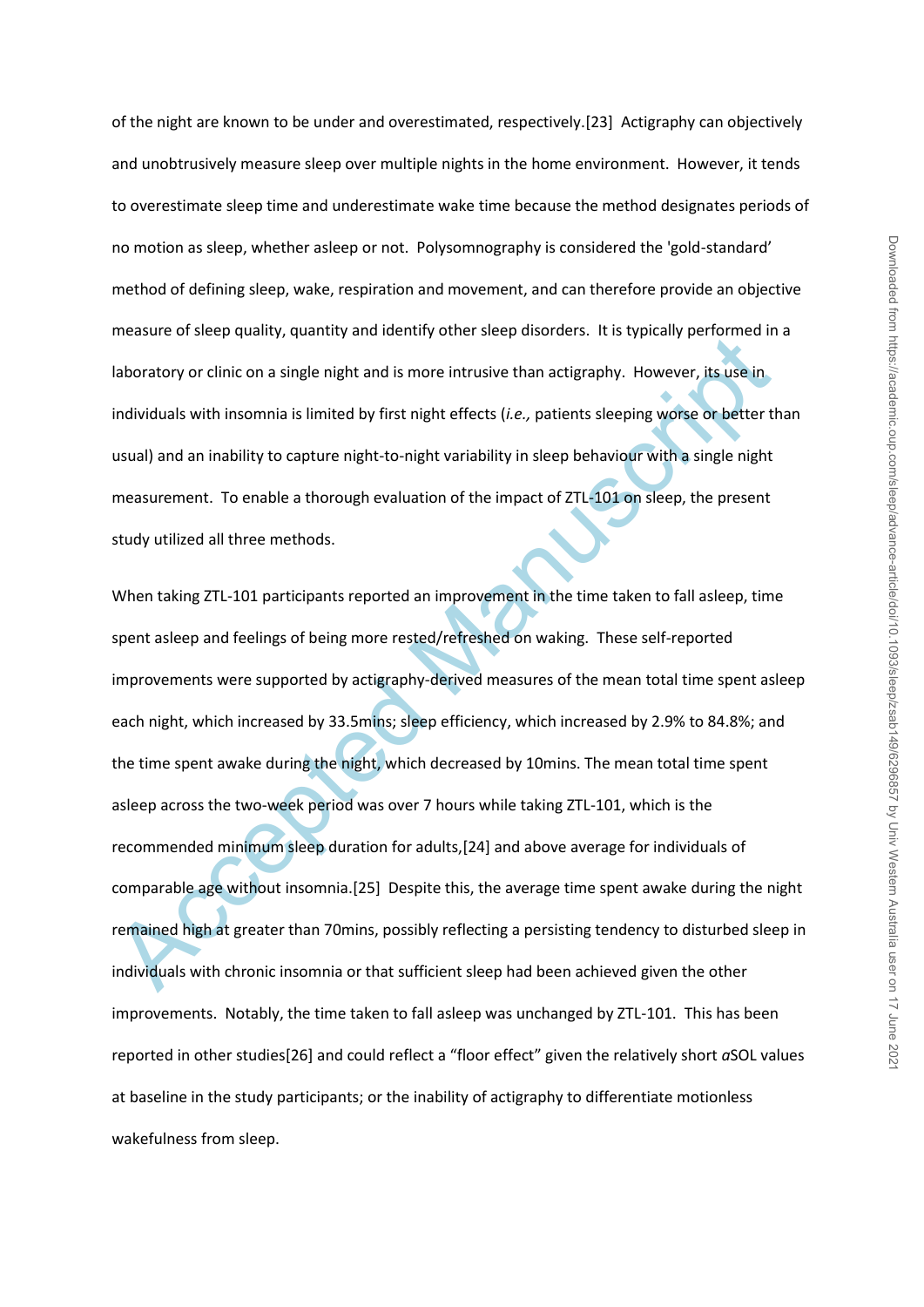The improvements in self-reported and actigraphy-based measures of sleep with

ZTL-101 were not seen in any PSG measure of sleep quantity or quality. This is likely due, at least in part, to the inclusion criteria being based on self-reported diagnostic criteria for insomnia[27] rather than PSG-defined insomnia, as well as the limitations of a single night PSG measure described previously. The main purpose of PSG was to identify and exclude participants with other sleep disorders such as sleep apnea and periodic limb movement disorder, which can coexist with insomnia and potentially confound interpretation of any sleep-related changes ascribed to ZTL-101. It is important to also note that ZTL-101 did not induce these sleep disorders, nor did it alter the proportion of time spent in the different sleep stages. By contrast, alteration of the proportion of sleep stages is common with many hypnotic medications; benzodiazepines, for example, are known to significantly decrease the proportion of REM sleep.[28]

Disorders such as steep epines and periode timin indeterminated (, which can coessist when<br>
insomnia and potentially confound interpretation of any sleep-related changes ascribed to ZTL-1<br>
It is important to also note that Insomnia is characterized by self-reported difficulties initiating or maintaining sleep.[2] As such, any globally effective pharmacological therapy for it should be capable of targeting either characteristic. To explore this, the pharmacokinetic properties of ZTL-101 overnight were determined after a standardized evening meal, thereby obtaining measurements of drug metabolism under conditions pertaining to its use in the clinical setting. Following a single dose of ZTL-101, peak plasma levels of the major constituents were reached at approximately 4-6 hours. A similar profile was observed following ingestion of a double dose of ZTL-101, albeit with greater maximum plasma levels. Although it is possible that accumulation of cannabinoids might occur with dosing over multiple nights, this has not been demonstrated in dosing with THC/CBD = 21.6/20.0mg out to 9 days. These data suggest that for patients with sleep onset insomnia dosing 2-4 hours before desired bedtime might be optimal, while those with sleep maintenance insomnia should dose one hour before desired bedtime.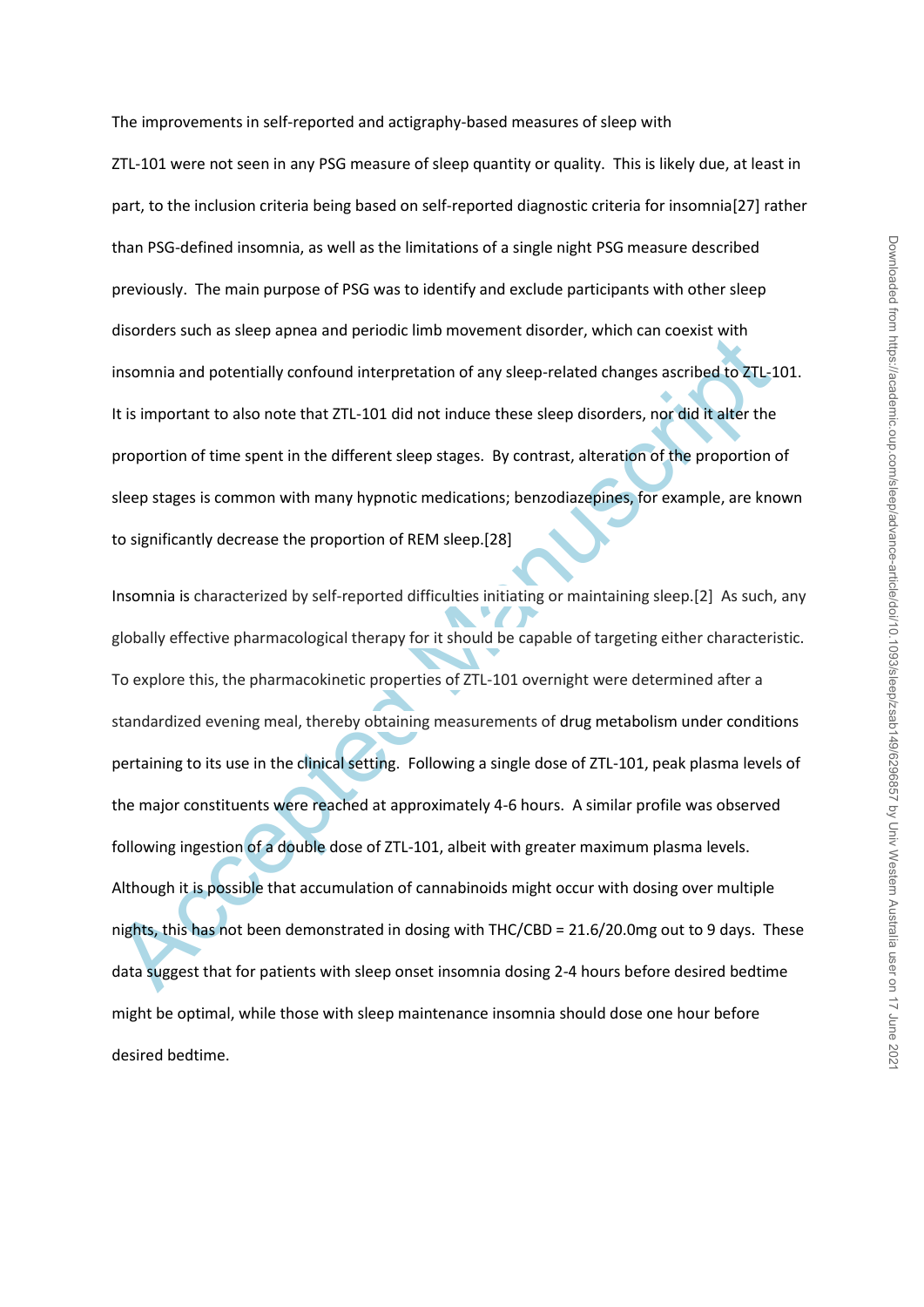#### **Limitations**

Maintenance of blinding is challenging in hypnotic[29] and cannabinoid trials[30] and this study ione of the first randomized, placebo-controlled medicinal cannabis trials to assess efficacy of blinding. The results of the Due to the possible risk of exacerbating pre-existing conditions, individuals with a history of significant cardiovascular disease or known major psychopathology were excluded. The safety and efficacy of ZTL-101 in these populations remains to be established. Likewise, the possible drug-drug interaction between ZTL-101 and cytochrome P450 inhibitors requires further investigation. Maintenance of blinding is challenging in hypnotic[29] and cannabinoid trials[30] and this study is one of the first randomized, placebo-controlled medicinal cannabis trials to assess efficacy of blinding. The results of the blinding questionnaire suggest that despite considerable efforts to ensure ZTL-101 and placebo were similar in appearance, odour and taste, effective blinding for a beneficial treatment effect was unable to be achieved; thus the data should be interpreted with this in mind. This is the first study to demonstrate acceptable safety and promising efficacy of a cannabinoid therapy in a randomized, double-blind, placebo-controlled manner, although it was limited to two-weeks and included a relatively small sample of participants. Similarly, the pharmacokinetic component of the study used a subset of participants (n=9), which although small is not unusual for pharmacokinetic studies.[31,32]

We undertook a multi-faceted study of the influence of ZTL-101 on sleep and wakeful function, examining for a consistent trend across many measures beyond the ISI, the co-primary outcome measure. Adjustment for multiple comparisons was not performed as we did not want to artificially discount any of the exploratory analyses, which are all presented.[33] Further dedicated studies are needed to confirm the promising findings of this preliminary investigation of a novel pharmacological approach to a very common and vexing health issue.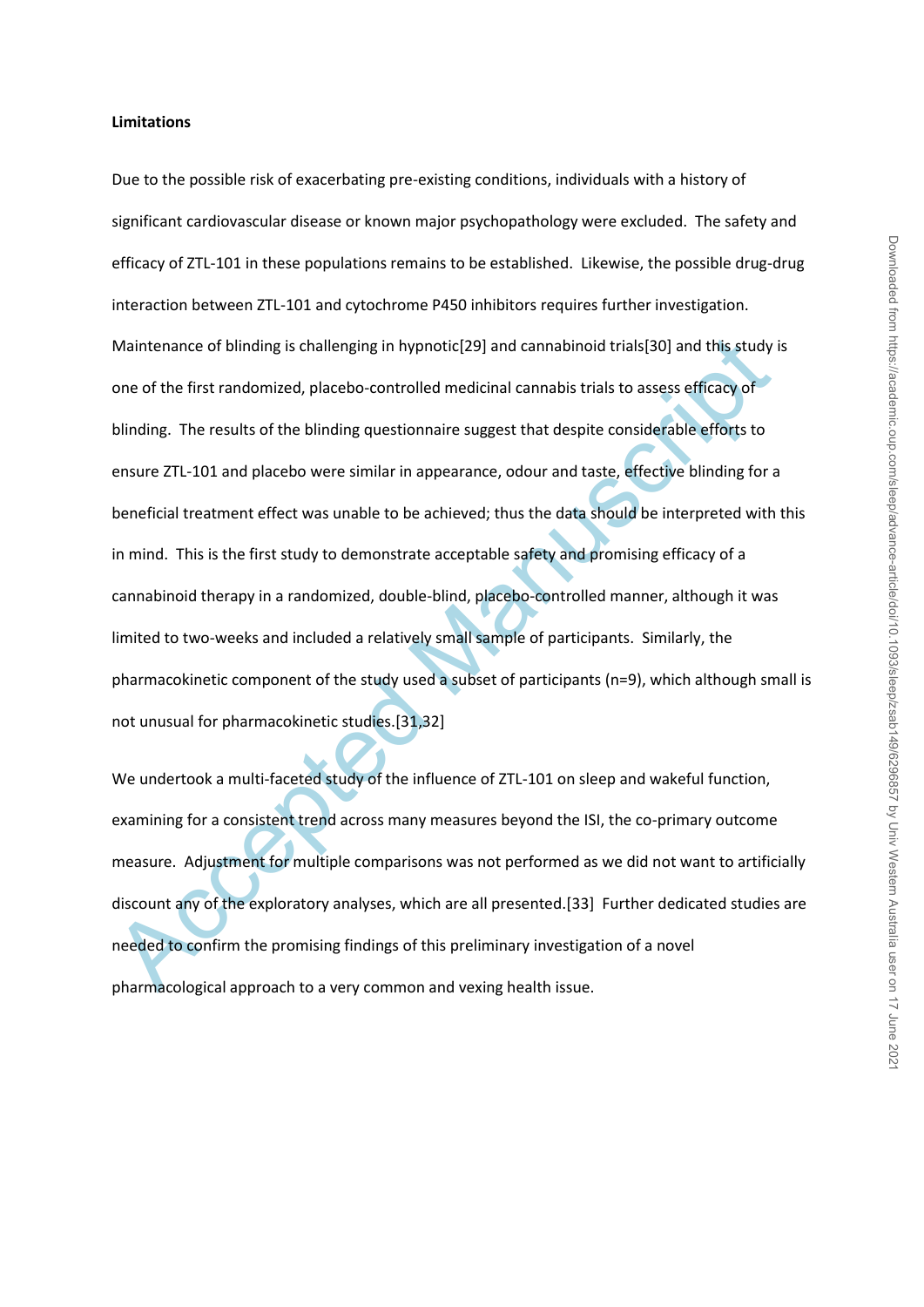#### **Conclusions**

This study has demonstrated that ZTL-101, a novel cannabinoid therapy, is well tolerated and improves insomnia symptoms and sleep quality in individuals with chronic insomnia symptoms. These improvements, observed over a two-week dosing period, are encouraging and support further investigation of ZTL-101 for the treatment of insomnia in studies with larger sample sizes.

Ccepted Manuscr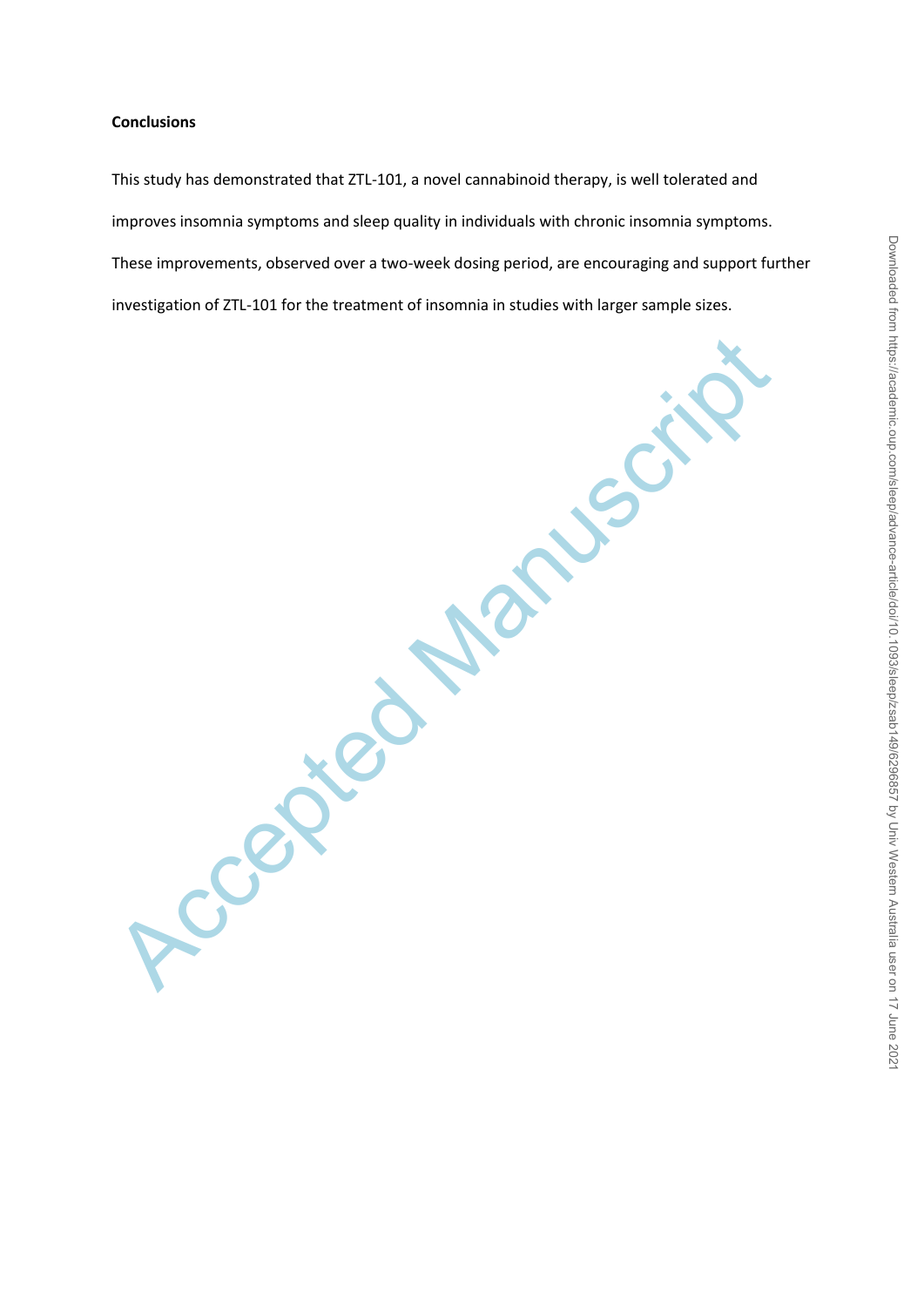# **Data Availability Statement**

*The data that support the findings of this article are available from the corresponding author (JW), upon reasonable request.*

# *Disclosure Statements:*

Disclosure Statements:<br>
Financial Disclosure: This clinical trial was funded by Zelira Therapeutics Limited although the de<br>
and conduct of the study, including analyses, was performed entirely independent of the sponso<br>
P **Financial Disclosure:** This clinical trial was funded by Zelira Therapeutics Limited although the design and conduct of the study, including analyses, was performed entirely independent of the sponsor. PRE was funded by a National Health and Medical Research Council Senior Research Fellowship [1136548].

**Non- Financial Disclosure:** nothing to declare.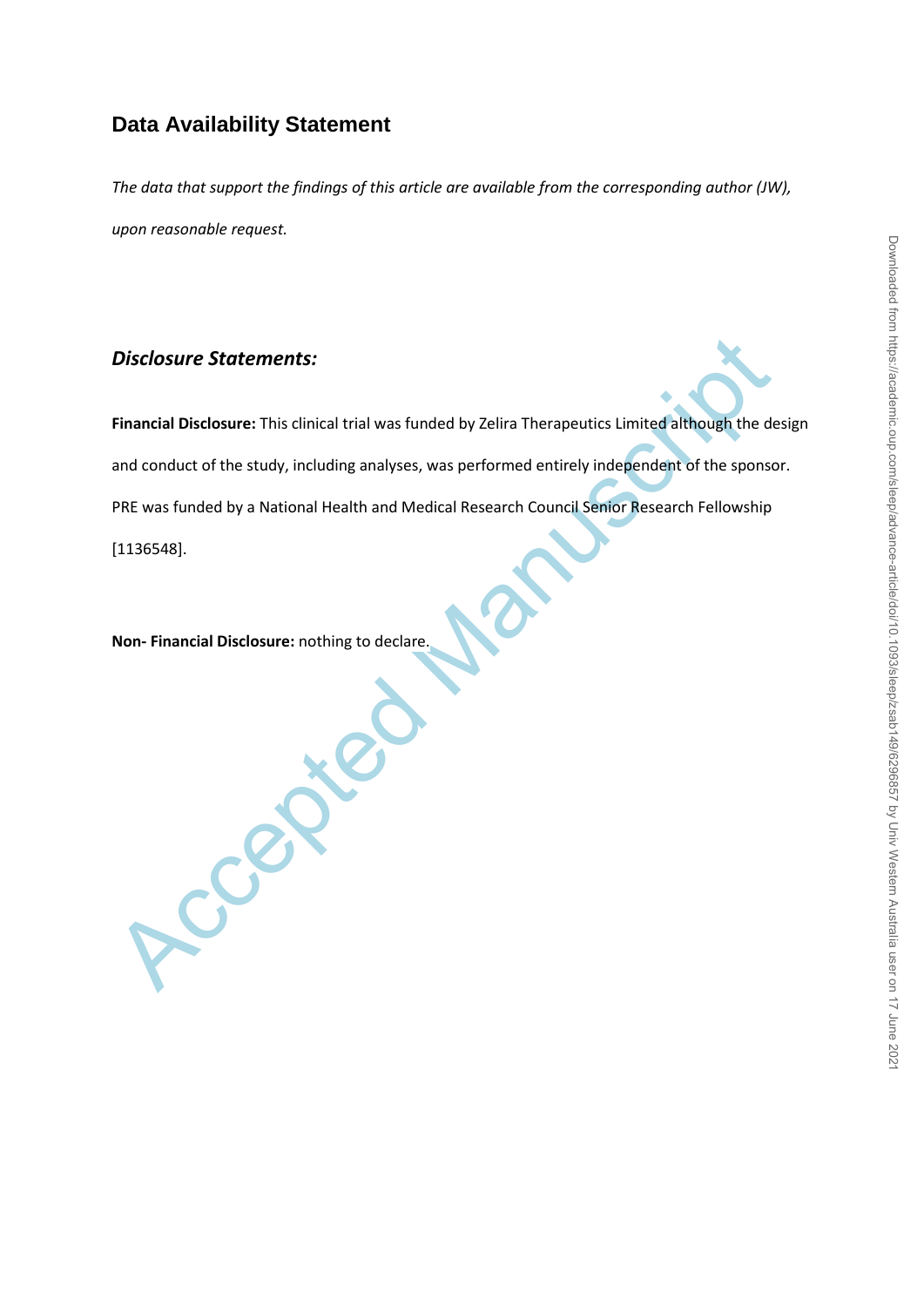# **References**

1. Reynolds AC, Appleton SL, Gill TK, Adams RJ. *Chronic insomnia disorder in Australia: A report to the Sleep Health Foundation.* 

https://www.sleephealthfoundation.org.au/news/special-reports/chronic-insomniadisorder-in-australia.html2019. Accessed 29 July 2020

2. Morin CM, Benca R. Chronic insomnia. Lancet. 2012; 379 (9821): 1129-1141.

3. Morin CM, Vallieres A, Guay B, et al. Cognitive behavioral therapy, singly and combined with medication, for persistent insomnia: a randomized controlled trial. JAMA. 2009; 301 (19): 2005-2015.

4. Herring WJ, Connor KM, Ivgy-May N, et al. Suvorexant in Patients With Insomnia: Results From Two 3-Month Randomized Controlled Clinical Trials. Biological psychiatry. 2016; 79 (2): 136-148.

5. Schroeck JL, Ford J, Conway EL, et al. Review of Safety and Efficacy of Sleep Medicines in Older Adults. Clin Ther. 2016; 37 (11): 2340-2372.

6. Lai MM, Lin CC, Lin CC, Liu CS, Li TC, Kao CH. Long-term use of zolpidem increases the risk of major injury: a population-based cohort study. Mayo Clinic proceedings. 2014; 89 (5): 589-594.

7. Hazekamp A, Ware MA, Muller-Vahl KR, Abrams D, Grotenhermen F. The medicinal use of cannabis and cannabinoids-an international cross-sectional survey on administration forms. J Psychoactive Drugs. 2013; 45 (3): 199-210.

8. Suraev AS, Marshall NS, Vandrey R, et al. Cannabinoid therapies in the management of sleep disorders: A systematic review of preclinical and clinical studies. Sleep medicine reviews. 2020; 53: 101339.

combined with medication, tor persistent insomnia: a randomized controlled trial.<br>
JAMA. 2009; 301 (19): 2005-2015.<br>
4. Herring WJ, Connor KM, lvgy-May N, et al. Suvorexant in Patients With<br>
Insomnia: Results From Two 3-Mo 9. Bhattacharyya S, Morrison PD, Fusar-Poli P, et al. Opposite effects of delta-9 tetrahydrocannabinol and cannabidiol on human brain function and psychopathology. Neuropsychopharmacology. 2010; 35 (3): 764-774.

10. Nicholson AN, Turner C, Stone BM, Robson PJ. Effect of Delta-9 tetrahydrocannabinol and cannabidiol on nocturnal sleep and early-morning behavior in young adults. Journal of clinical psychopharmacology. 2004; 24 (3): 305-313.

11. Karniol IG, Shirakawa I, Takahashi RN, Knobel E, Musty RE. Effects of delta9-tetrahydrocannabinol and cannabinol in man. Pharmacology. 1975; 13 (6): 502-512.

12. Medicine AAoS. *International classification of sleep disorders.* 3rd Edition ed. Darien, IL: American Academy of Sleep Medicine; 2014.

13. Carney CE, Buysse DJ, Ancoli-Israel S, et al. The consensus sleep diary: standardizing prospective sleep self-monitoring. Sleep. 2012; 35 (2): 287-302.

14. Berry RB, C.L. A, Harding SM, Medicine. eaftAAoS. *The AASM Manual for the Scoring of Sleep and Associated Events: Rules, Terminology and Technical Specifications. Version 2.5.* Darien, IL: American Academy of Sleep Medicine; 2018.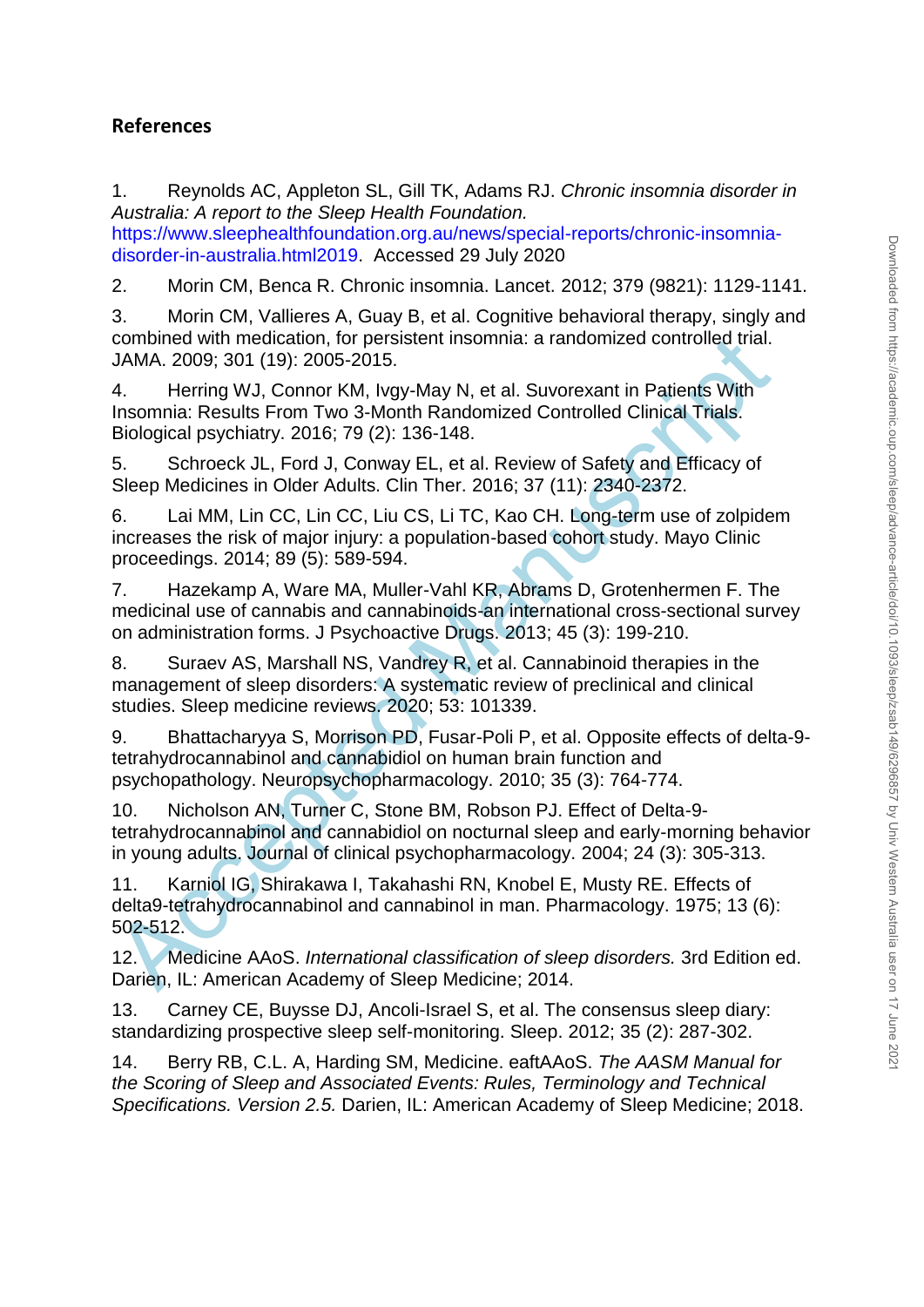15. Moscucci M, Byrne L, Weintraub M, Cox C. Blinding, unblinding, and the placebo effect: an analysis of patients' guesses of treatment assignment in a doubleblind clinical trial. Clinical pharmacology and therapeutics. 1987; 41 (3): 259-265.

16. Yang M, Morin CM, Schaefer K, Wallenstein GV. Interpreting score differences in the Insomnia Severity Index: using health-related outcomes to define the minimally important difference. Curr Med Res Opin. 2009; 25 (10): 2487-2494.

17. Bastien CH, Vallieres A, Morin CM. Validation of the Insomnia Severity Index as an outcome measure for insomnia research. Sleep medicine. 2001; 2 (4): 297- 307.

18. Monti JM, Alvarino F, Monti D. Conventional and power spectrum analysis of the effects of zolpidem on sleep EEG in patients with chronic primary insomnia. Sleep. 2000; 23 (8): 1075-1084.

19. Sawilowsky SS. New effect sizes rules of thumb. Journal of Modern Applied Statistical Methods. 2009; 8 (2): 597-599.

18. Monti JM, Alvarino F, Monti D. Conventional and power spectrum analysis<br>
the effects of zolpidem on sleep EEG in patients with chronic primary insomnia.<br>
Sleep. 2000; 23 (8): 1075-1084.<br>
19. Sawilowsky SS. New effect s 20. Sateia MJ, Buysse DJ, Krystal AD, Neubauer DN, Heald JL. Clinical Practice Guideline for the Pharmacologic Treatment of Chronic Insomnia in Adults: An American Academy of Sleep Medicine Clinical Practice Guideline. Journal of clinical sleep medicine : JCSM : official publication of the American Academy of Sleep Medicine. 2017; 13 (2): 307-349.

21. Wang T, Collet JP, Shapiro S, Ware MA. Adverse effects of medical cannabinoids: a systematic review. CMAJ : Canadian Medical Association journal = journal de l'Association medicale canadienne. 2008; 178 (13): 1669-1678.

22. MacCallum CA, Russo EB. Practical considerations in medical cannabis administration and dosing. Eur J Intern Med. 2018; 49: 12-19.

23. Mercer JD, Bootzin RR, Lack LC. Insomniacs' perception of wake instead of sleep. Sleep. 2002; 25 (5): 564-571.

24. Consensus Conference P, Watson NF, Badr MS, et al. Joint Consensus Statement of the American Academy of Sleep Medicine and Sleep Research Society on the Recommended Amount of Sleep for a Healthy Adult: Methodology and Discussion. Sleep. 2015; 38 (8): 1161-1183.

25. Ohayon MM, Carskadon MA, Guilleminault C, Vitiello MV. Meta-analysis of quantitative sleep parameters from childhood to old age in healthy individuals: developing normative sleep values across the human lifespan. Sleep. 2004; 27 (7): 1255-1273.

26. Martin JL, Hakim AD. Wrist actigraphy. Chest. 2011; 139 (6): 1514-1527.

27. Medicine AAoS. *International classification of sleep disorders, 3rd ed.* Carien, IL: American Academy of Sleep Medicine; 2014.

28. Roth T, Zorick F, Sicklesteel J, Stepanski E. Effects of benzodiazepines on sleep and wakefulness. British journal of clinical pharmacology. 1981; 11 Suppl 1: 31S-35S.

29. McCall WV, Benca RM, Rumble ME, Krystal AD. Blinding and bias in a hypnotic clinical trial. Hum Psychopharmacol. 2021; 36 (1): 1-5.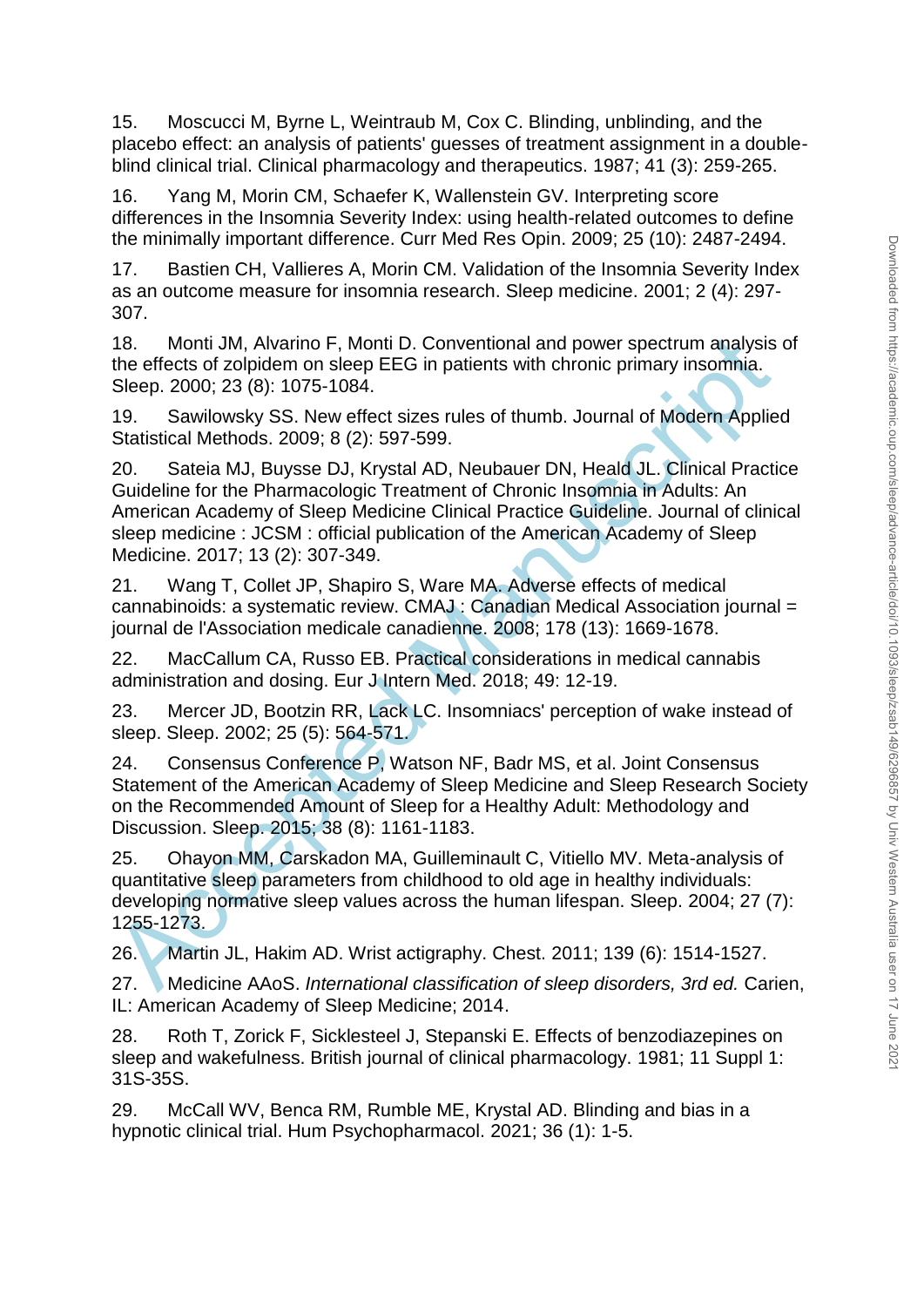30. Casarett D. The Achilles Heel of Medical Cannabis Research-Inadequate Blinding of Placebo-Controlled Trials. JAMA Intern Med. 2018; 178 (1): 9-10.

31. Fernandez-Trapero M, Perez-Diaz C, Espejo-Porras F, de Lago E, Fernandez-Ruiz J. Pharmacokinetics of Sativex(R) in Dogs: Towards a Potential Cannabinoid-Based Therapy for Canine Disorders. Biomolecules. 2020; 10 (2).

32. Karschner EL, Darwin WD, Goodwin RS, Wright S, Huestis MA. Plasma cannabinoid pharmacokinetics following controlled oral delta9-tetrahydrocannabinol and oromucosal cannabis extract administration. Clin Chem. 2011; 57 (1): 66-75.

33. Althouse AD. Adjust for Multiple Comparisons? It's Not That Simple. The Annals of thoracic surgery. 2016; 101 (5): 1644-1645.

Ccepted Manuscript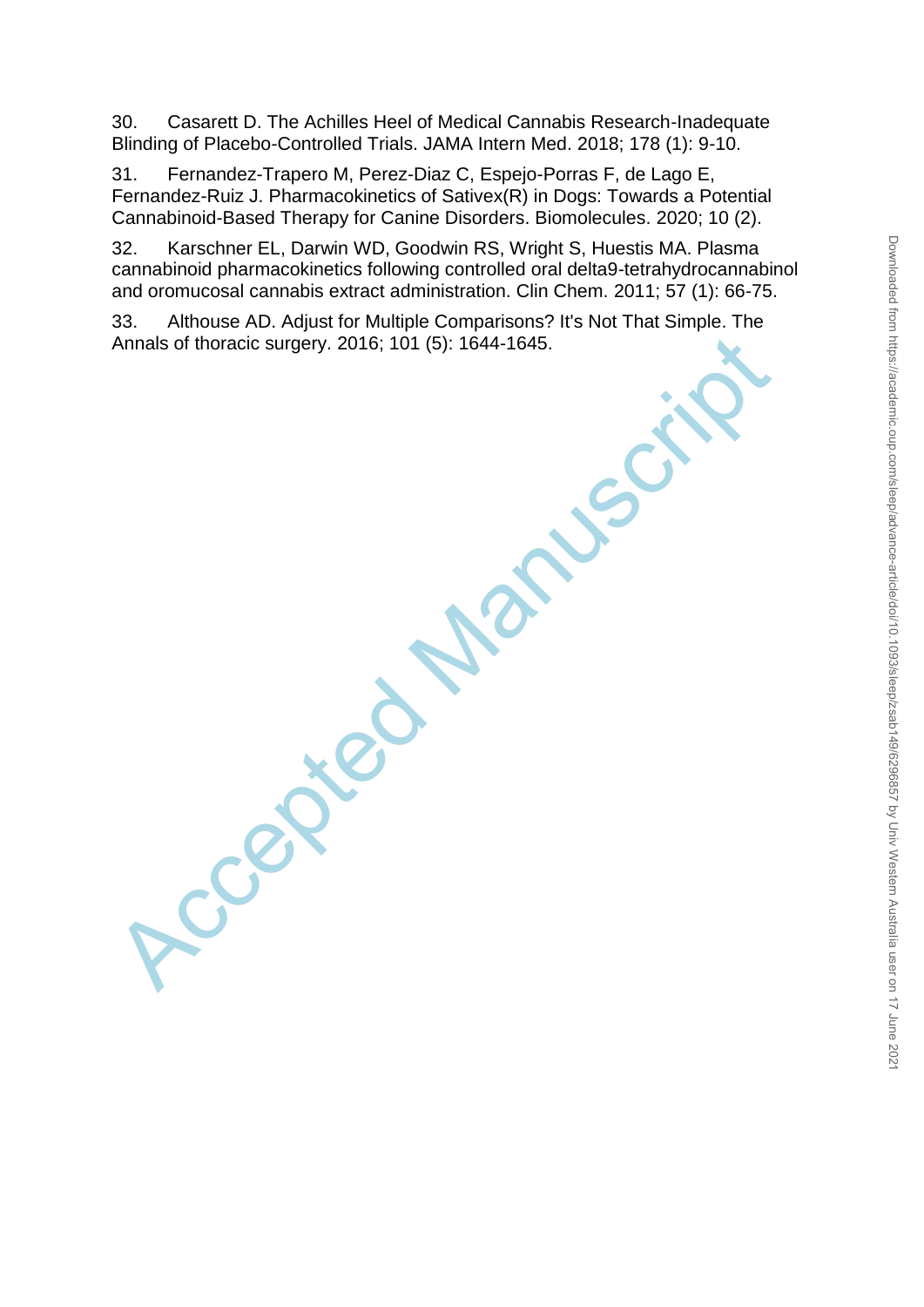# Downloaded from https://academic.oup.com/sleep/advance-article/doi/10.1093/sleep/zsab149/6296857 by Univ Western Australia user on 17 June 202 Downloaded from https://academic.oup.com/sleep/advance-article/doi/10.1093/sleep/zsab149/6296857 by Univ Western Australia user on 17 June 2021

# **List of Figures**

**Figure 1.** CONSORT flow diagram of participants at each phase of the trial

**Figure 2.** Individual (A) and group mean (±SD) (B) Insomnia Severity Index scores for all participants

(n=23) at baseline and during treatment with ZTL-101 and placebo.

**Figure 3.** Mean plasma concentrations (±SE) for (A) CBD, (B) CBN, (C) THC and (D) THC-COOH over

time after administration of a single dose (n=9) of ZTL-101.

Hours since time of administration (Hours) and mean time of day (hh:mm) are shown on the x-axis.

CBD, cannabidiol; CBN, cannabinol; THC, delta-9-tetrahydrocannibinol; THC-COOH, carboxy-THC.

# **List of Tables**

Table 1. Adverse events reported during ZTL-101 and placebo dosing<sup>a</sup>

Figure 3. Mean plasma concentrations (£5E) for (A) CBD, (B) CBN, (C) THC and (D) THC-COOH over<br>time after administration of a single dose (n=9) of ZTL-101.<br>Hours since time of administration (Hours) and mean time of day (h **Table 2.** Group mean<sup>a</sup> measures of insomnia symptoms and sleep quantity and quality at baseline and during ZTL-101 and placebo dosing (n=23).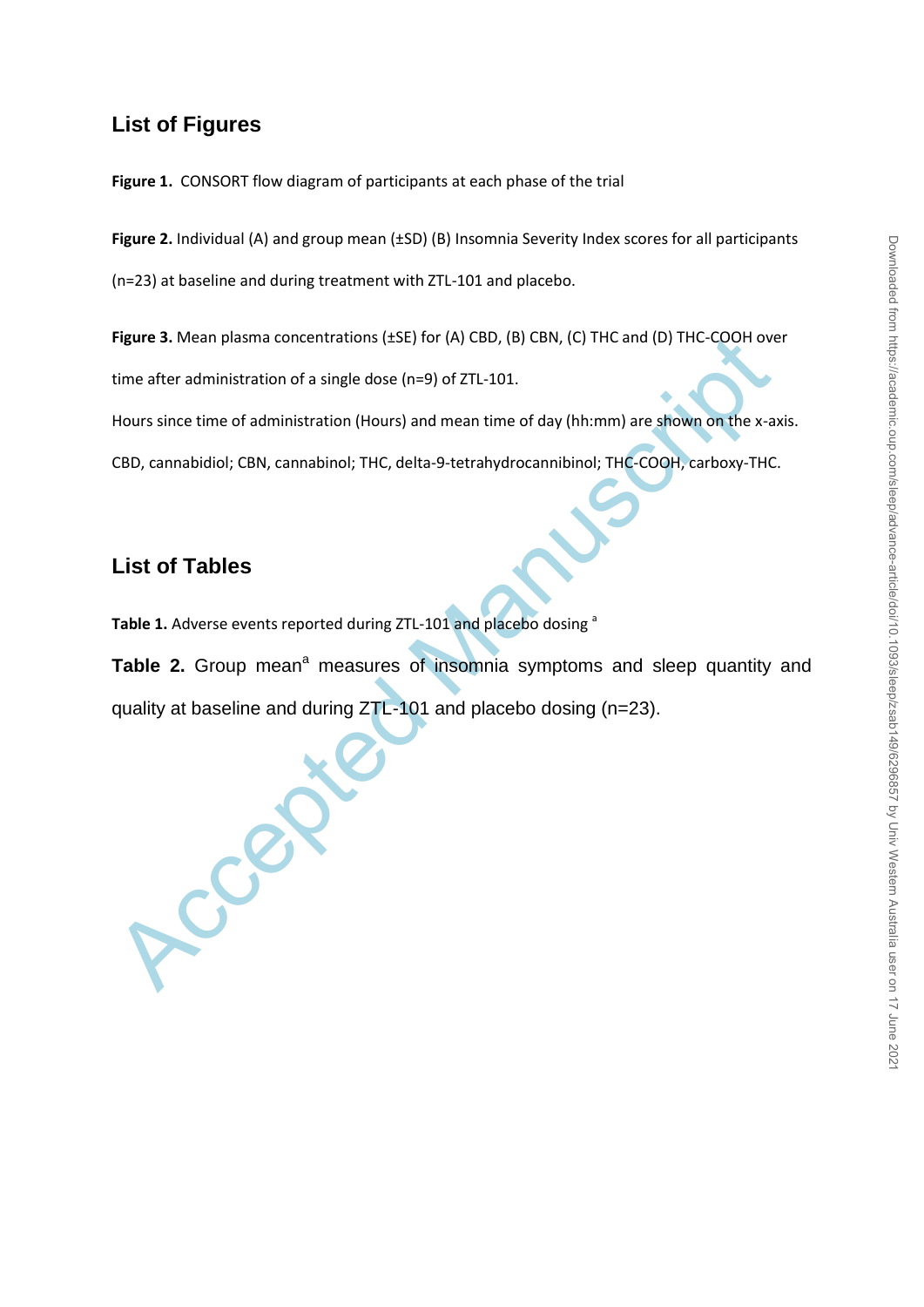| <b>Adverse Event</b>           | ZTL-101<br>$(n=24)$ | Placebo<br>$(n=23)$ | Sensitivity<br>$(n=24)$ |
|--------------------------------|---------------------|---------------------|-------------------------|
| Headache                       | 4(16.7)             | 2(8.7)              | 0(0)                    |
| Xerostomia                     | 8(33.3)             | 0(0)                | 1(4.2)                  |
| <b>Dizziness</b>               | 6(25.0)             | 1(4.2)              | 0(0)                    |
| Feeling abnormal               | 4(16.7)             | 0(0)                | 0(0)                    |
| Dry eye                        | 2(8.3)              | 0(0)                | 0(0)                    |
| Palpitations                   | 2(8.3)              | 0(0)                | 0(0)                    |
| <b>Nausea</b>                  | 2(8.3)              | 0(0)                | 0(0)                    |
| Ataxia                         | 2(8.3)              | 0(0)                | 0(0)                    |
| Mood variable                  | 1(4.2)              | 1(4.2)              | 0(0)                    |
| Tachyphrenia                   | 1(4.2)              | 0(0)                | 0(0)                    |
| <b>Auditory hallucinations</b> | 1(4.2)              | 0(0)                | 0(0)                    |
| <b>Visual hallucinations</b>   | 1(4.2)              | 0(0)                | 0(0)                    |
| Oral hypoesthesia              | 1(4.2)              | 0(0)                | 0(0)                    |
| Swollen tongue                 | 1(4.2)              | 0(0)                | 0(0)                    |

Table 1. Adverse events reported during ZTL-101 and placebo dosing<sup>a</sup>

<sup>a</sup> All values expressed as number and (percentage) of participants

Accepted Manuscript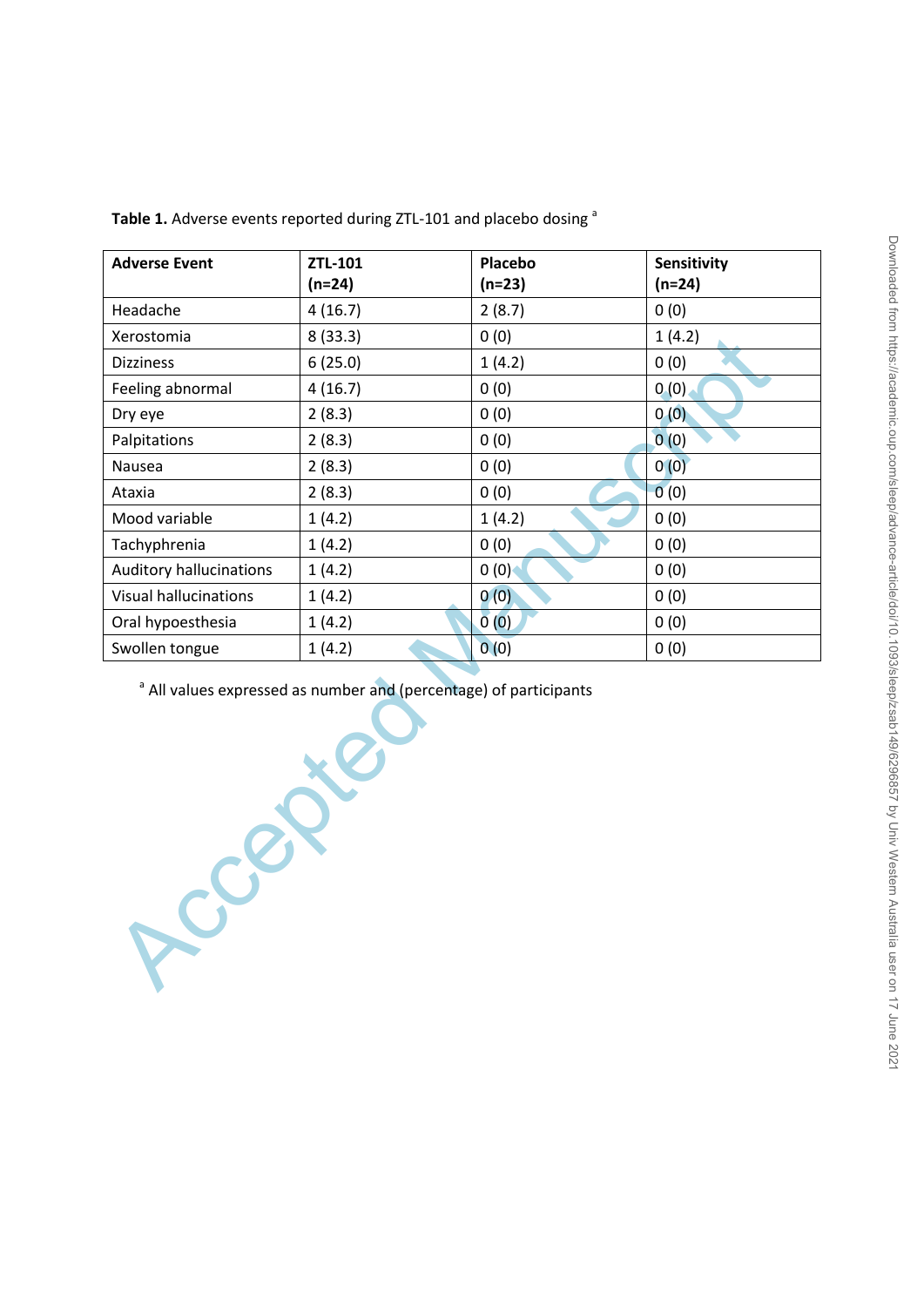|                                                                                                                                                                                                                                                                                                                                                                                                                                                                                                                                                                                                                            | <b>Baseline</b>  | ZTL-101          | <b>Placebo</b>   | $p$ -value $b$ | Effect size <sup>c</sup><br>d |  |  |
|----------------------------------------------------------------------------------------------------------------------------------------------------------------------------------------------------------------------------------------------------------------------------------------------------------------------------------------------------------------------------------------------------------------------------------------------------------------------------------------------------------------------------------------------------------------------------------------------------------------------------|------------------|------------------|------------------|----------------|-------------------------------|--|--|
| <b>Insomnia Symptoms</b>                                                                                                                                                                                                                                                                                                                                                                                                                                                                                                                                                                                                   |                  |                  |                  |                |                               |  |  |
| ISI (score)                                                                                                                                                                                                                                                                                                                                                                                                                                                                                                                                                                                                                | $18.0 \pm 3.7$   | $12.9 \pm 5.3$   | $18.0 \pm 4.3$   | 0.0001         | 0.94                          |  |  |
| Self-reported measures - Sleep Diary                                                                                                                                                                                                                                                                                                                                                                                                                                                                                                                                                                                       |                  |                  |                  |                |                               |  |  |
| sSOL (mins)                                                                                                                                                                                                                                                                                                                                                                                                                                                                                                                                                                                                                | $47.6 \pm 38.0$  | $38.1 \pm 28.0$  | $46.9 \pm 34.4$  | 0.0369         | 0.44                          |  |  |
| sTST (mins)                                                                                                                                                                                                                                                                                                                                                                                                                                                                                                                                                                                                                | $300.5 \pm 82.6$ | $366.7 \pm 74.5$ | $304.1 \pm 81.0$ | < 0.001        | 1.27                          |  |  |
| sSQ <sup>d</sup>                                                                                                                                                                                                                                                                                                                                                                                                                                                                                                                                                                                                           | $2.5 \pm 0.5$    | $3.2 \pm 0.6$    | $2.5 \pm 0.5$    | < 0.001        | 1.37                          |  |  |
| Rested on Waking <sup>e</sup>                                                                                                                                                                                                                                                                                                                                                                                                                                                                                                                                                                                              | $1.2 \pm 0.4$    | $1.8 \pm 0.6$    | $1.2 \pm 0.5$    | 0.0007         | 0.83                          |  |  |
| Actigraphy                                                                                                                                                                                                                                                                                                                                                                                                                                                                                                                                                                                                                 |                  |                  |                  |                |                               |  |  |
| aSOL (mins)                                                                                                                                                                                                                                                                                                                                                                                                                                                                                                                                                                                                                | $4.7 \pm 1.3$    | $4.8 \pm 0.9$    | $5.2 \pm 1.9$    | 0.2825         | 0.22                          |  |  |
| aWASO (mins)                                                                                                                                                                                                                                                                                                                                                                                                                                                                                                                                                                                                               | $84.3 \pm 23.2$  | $71.8 \pm 23.9$  | $82.3 \pm 27.7$  | 0.0021         | 0.68                          |  |  |
| aTST (mins)                                                                                                                                                                                                                                                                                                                                                                                                                                                                                                                                                                                                                | $398.9 \pm 33.8$ | $424.7 \pm 34.7$ | $391.2 \pm 35.5$ | < 0.001        | 1.44                          |  |  |
| aSE (%)                                                                                                                                                                                                                                                                                                                                                                                                                                                                                                                                                                                                                    | $81.8 \pm 4.3$   | $84.8 \pm 4.3$   | $81.9 \pm 4.9$   | < 0.001        | 1.28                          |  |  |
| aAI (n)                                                                                                                                                                                                                                                                                                                                                                                                                                                                                                                                                                                                                    | $24.8 \pm 5.8$   | $23.4 \pm 6.0$   | $23.6 \pm 6.2$   | 0.1236         | 0.03                          |  |  |
| Polysomnography                                                                                                                                                                                                                                                                                                                                                                                                                                                                                                                                                                                                            |                  |                  |                  |                |                               |  |  |
| SOL (mins)                                                                                                                                                                                                                                                                                                                                                                                                                                                                                                                                                                                                                 | $12.3 \pm 11.4$  | $25.5 \pm 22.0$  | $25.4 \pm 52.7$  | 0.9743         | 0.00                          |  |  |
| WASO (mins)                                                                                                                                                                                                                                                                                                                                                                                                                                                                                                                                                                                                                | $108.8 \pm 49.5$ | $96.2 \pm 65.9$  | $82.0 \pm 51.0$  | 0.1872         | 0.26                          |  |  |
| TST (mins)                                                                                                                                                                                                                                                                                                                                                                                                                                                                                                                                                                                                                 | $375.0 \pm 68.4$ | $384.3 \pm 82.0$ | $386.9 \pm 72.0$ | 0.8396         | 0.03                          |  |  |
| SE (%)                                                                                                                                                                                                                                                                                                                                                                                                                                                                                                                                                                                                                     | $75.6 \pm 10.6$  | $75.8 \pm 14.2$  | $78.0 \pm 12.7$  | 0.4124         | 0.15                          |  |  |
| Al $(n)$                                                                                                                                                                                                                                                                                                                                                                                                                                                                                                                                                                                                                   | $23.0 \pm 8.7$   | $22.7 \pm 8.2$   | $18.4 \pm 5.6$   | 0.0709         | 0.40                          |  |  |
| ISI, Insomnia Severity Index (ISI); TST, total sleep time; SE, sleep efficiency; SOL, sleep onset latency; WASO,<br>wake after sleep onset; AI, awakening index; sQS, self-reported quality of sleep.<br>$a$ unadjusted mean $\pm$ SD<br>b p-value based on linear mixed model analysis of treatment responses for ZTL-101 vs placebo<br><sup>c</sup> Effect size for ZTL-101 vs placebo<br>Rating of sleep quality 0=very poor, 1=poor, 2= fair, 3=good, 4=very good<br>e Rating of feeling rested/refreshed upon waking 0=not at all rested, 1=slightly rested, 2= somewhat rested,<br>3=well-rested, 4=very well-rested |                  |                  |                  |                |                               |  |  |

Table 2. Group mean<sup>a</sup> measures of insomnia symptoms and sleep quantity and quality at baseline and during ZTL-101 and placebo dosing (n=23).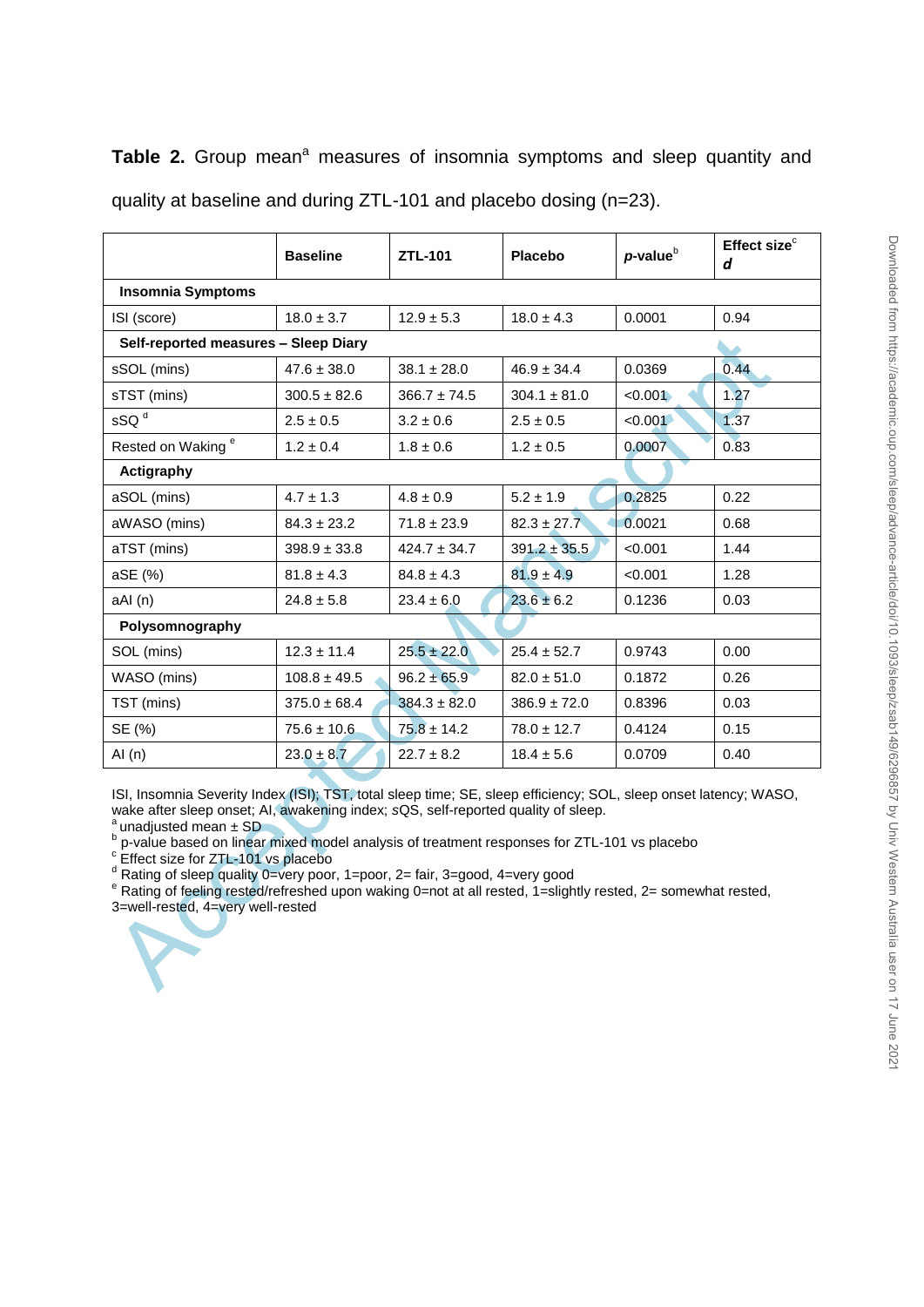

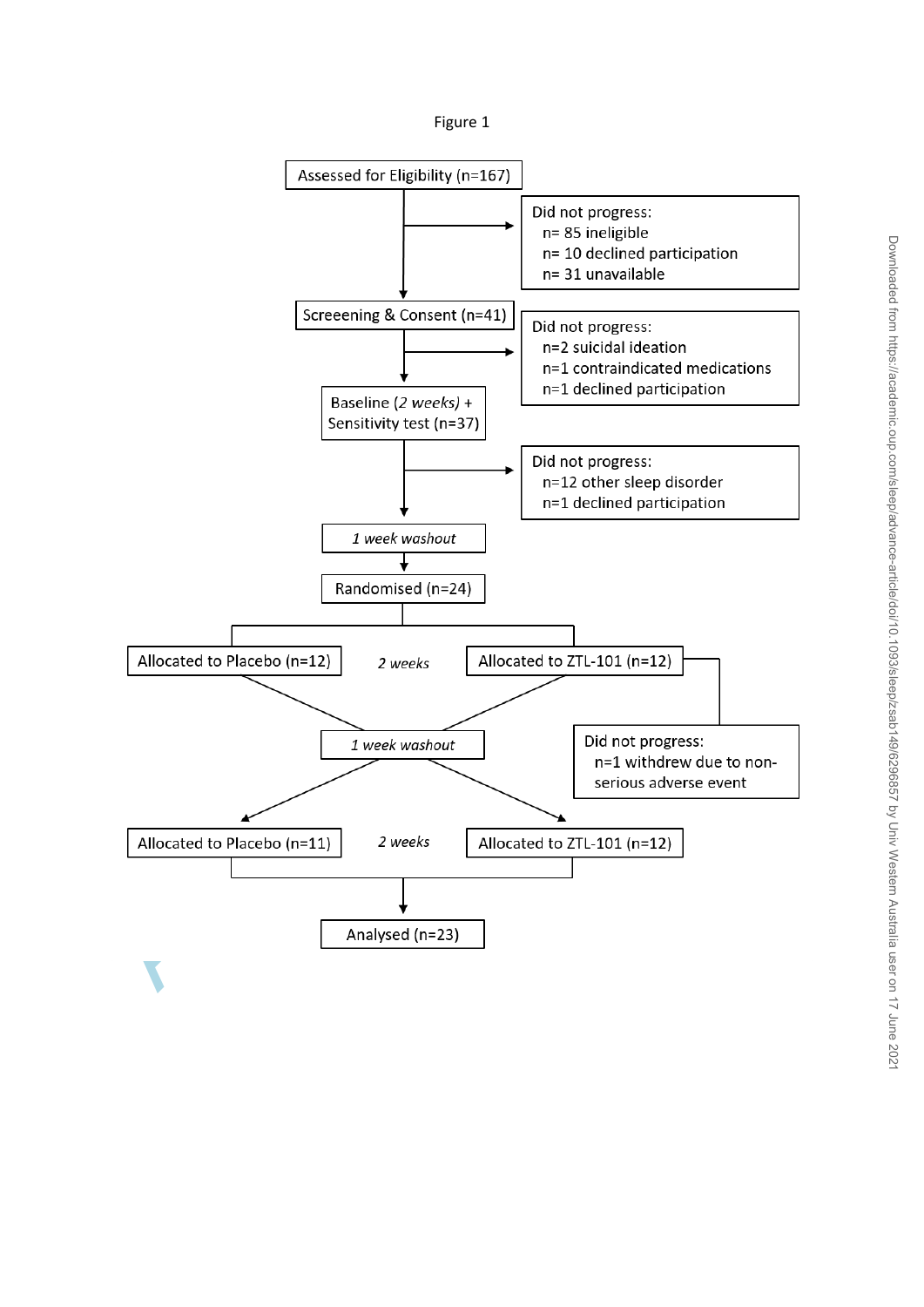Figure 2